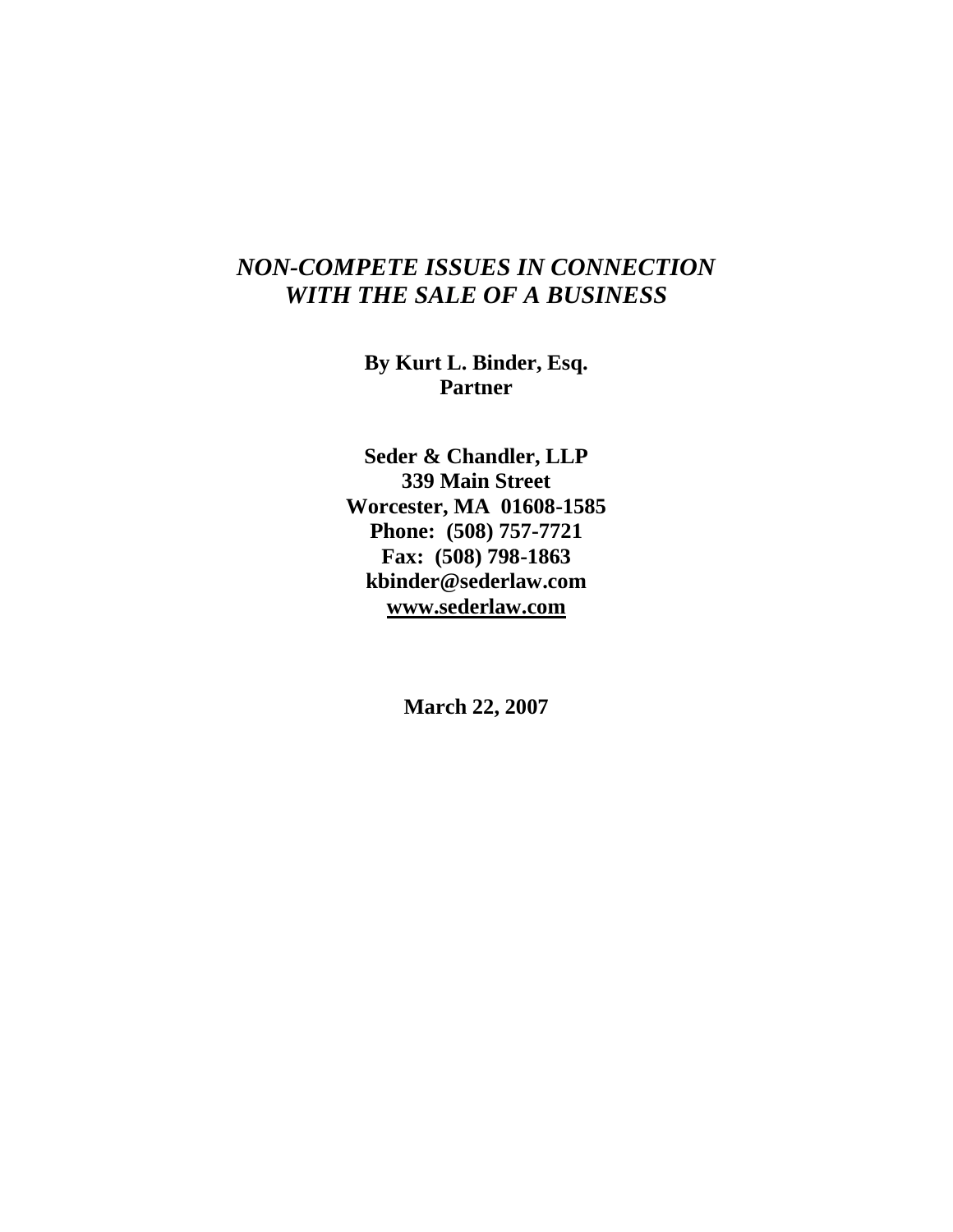### **A. INTRODUCTION**

In most instances, the sellers of stock in a business, or the individual owners of a business selling all of its assets, have been active participants in the business contributing to the value of that being purchased. As such, the sellers are in a position to control or affect the goodwill of the business. For that reason, a key component in the consideration given in connection with the sale of a business is often the seller's agreement to be bound by a covenant not to compete with the seller's former business.

# **B. ENFORCEABILITY OF NON-COMPETES IN CONNECTION WITH SALE OF A BUSINESS**

### **1. Implied Non-Compete by Seller**

Massachusetts courts have long recognized an implied agreement by the seller of a business not to compete with the purchaser in such a manner so as to diminish from the value of the business being sold. See, United Tool and Industrial Supply Co. v. Torrisi, 356 Mass. 103, 106-107 (1969); Tobin v. Cody, 343 Mass. 716, 722-21 (1962). The underlying rationale for implying such an agreement is that, absent such agreement, the purchaser will lose the valuable goodwill of the business being acquired. See, United Tool, supra ("And it follows that after a voluntary sale of goodwill the seller cannot engage in a competing business which will derogate from that sale").

### **2. Express Non-Compete from Seller**

 $\overline{a}$ 

In order to avoid the uncertainties inherent in such implied agreements, express noncompetition agreements are typically included in contracts for the sale of a business. In an asset sale arrangement, a prudent buyer will generally require this not only from the selling entity, but also from the individual owners of the selling entity. In a stock sale arrangement, it is the selling shareholders who would be asked to provide a non-compete.

As a general rule, the courts will enforce such agreements without the type of scrutiny provided to non-competes arising from an employer-employee relationship.<sup>1</sup> The courts will look less critically at such a non-compete covenant because it does not implicate an individual's

 $<sup>1</sup>$  In the employment context, a covenant not to compete is enforceable only if it is necessary to protect a legitimate</sup> business interest, reasonably limited in time and space, and consonant with the public interest – all viewed in light of the facts of each case. See, e.g., Marine Contractors Co. v. Hurley, 365 Mass. 280 (1974); All Stainless, Inc. v. Colby, 364 Mass. 773 (1974).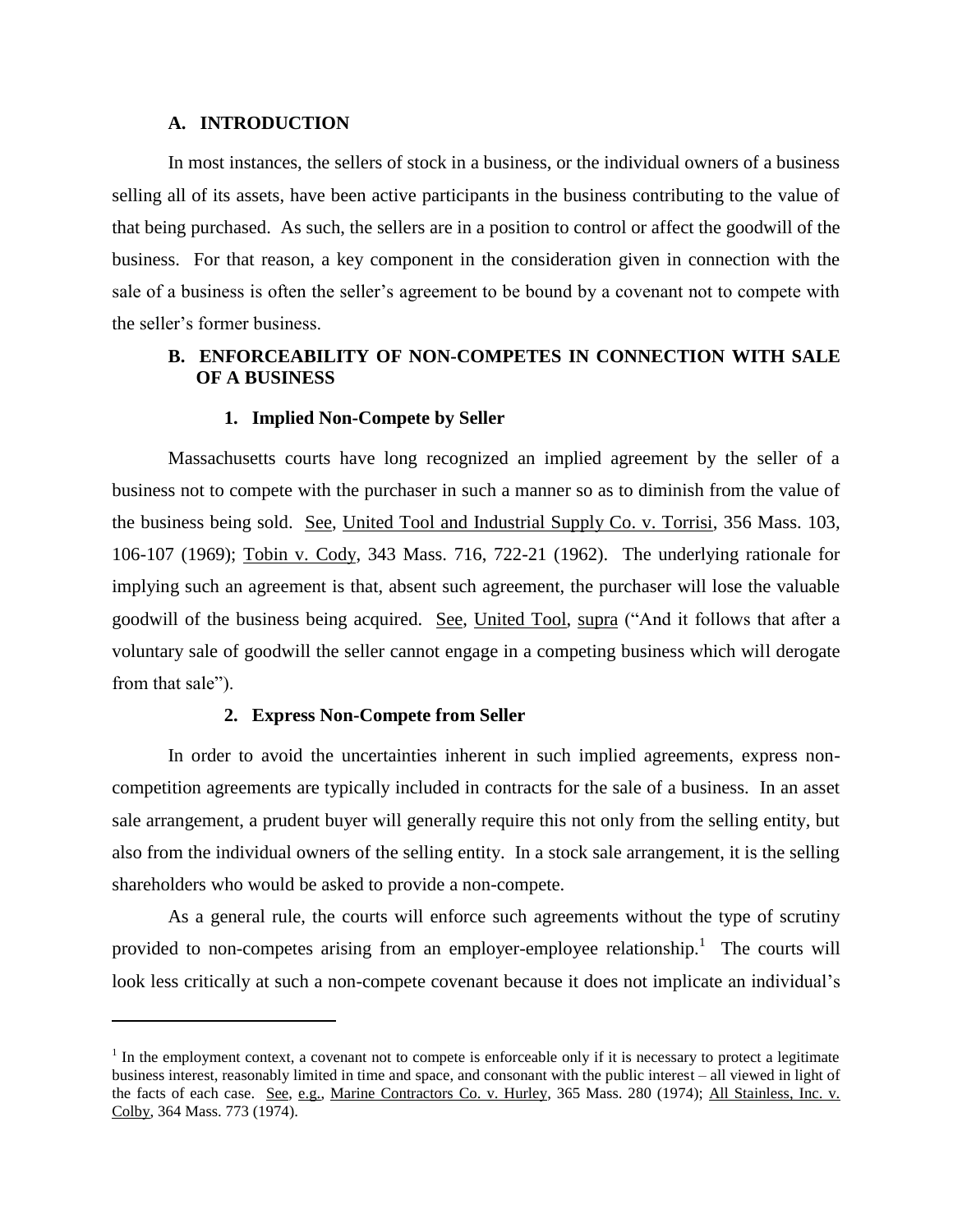right to employment in the same degree as the employment context. See, Whitinsville Plaza, Inc. v. Kotseas, 378 Mass. 85 (1979); Wells v. Wells, 9 Mass.App.Ct. 321 (1980). More specifically, the courts have focused on the following factors in the business sale context:

- it is more likely that there was equal bargaining power between the parties (i.e., the parties entered into the agreement with the assistance of counsel and without compulsion – an element frequently not present in the employer-employee context.);
- the sale proceeds generally allow the seller a means of support without the immediate practical need to compete; and
- the seller is often paid a premium for agreeing not to compete.

Most importantly, where the sale of a business specifically includes goodwill, the courts have held that, "A broad non-competition agreement may be necessary to assure that the buyer receives that which he purchased." See, Alexander & Alexander, Inc. v. Danahy, 21 Mass.App.Ct. 488, 496 (1986) (non-compete enforceable involving sale of goodwill inherent in an insurance agency).

The courts may engage in some limited scrutiny to ensure that the non-competition agreement ancillary to the sale of a business is consonant with the nature of the business and not contrary to public interest. However, this scrutiny is typically very relaxed. For example, in Wells v. Wells, 9 Mass.App.Ct. 321, 322 (1980), the buyer sought to enforce a non-compete against the seller of 50% stock in the company. The geographical limitation imposed by the noncompete was challenged under the theory that when the business was sold, it had no customers or offices in certain counties and, hence, no goodwill in those areas. Id. However, the Appeals Court found that the sellers could reasonably expect a plan for an expansion of their business and of their existing business activity and, therefore, upheld enforcement of the non-compete. Id. Similarly, in a recent Superior Court decision a five (5) year non-compete was held to be valid on its face because it was part of a non-compete clause that related to the sale of a business. Borden & Remmington Corp. v. Banish, 1999 Mass.Super. LEXIS 477, 13-14 (Burnes, J.).

### **3. Hybrid Non-Competes (i.e., Seller/Employee)**

There may be hybrid situations where the seller of a business joins the new enterprise as an employee for a specific period of time in order to provide continuity to the transition. In this hybrid situation, involving both the sale of a business and an employer-employee relationship,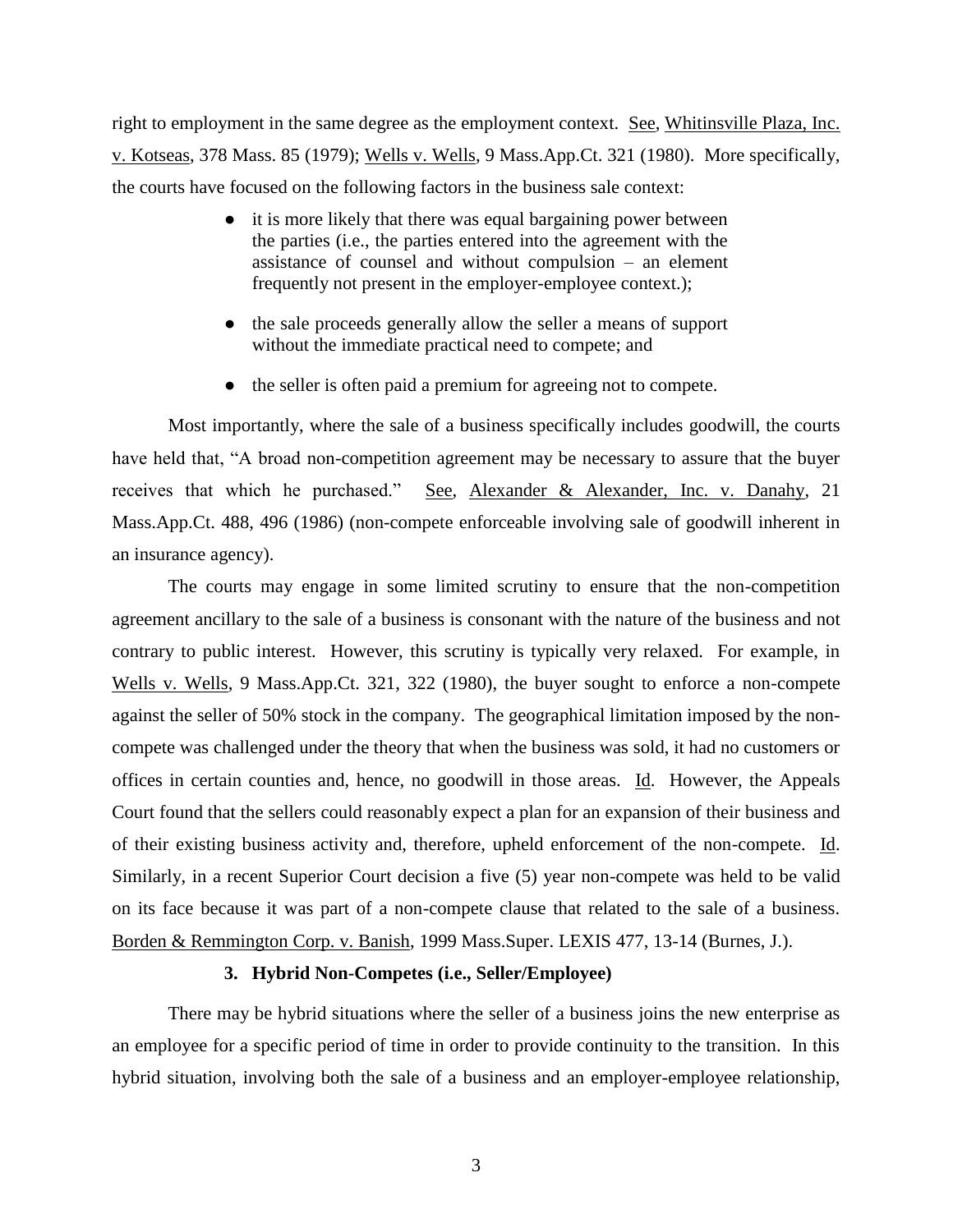the question arises as to which standard should apply. This issue was squarely addressed in Alexander & Alexander, Inc. v. Danahy, supra, where the Appeals Court flatly concluded that it would apply the lesser standard of review applicable to a non-solicitation type covenant arising out of the sale of a business.

> "It is not at all unusual for the seller of a business to join the new enterprise in an employment capacity. There are obvious advantages to both sides which flow from such an arrangement. It enables the purchaser to carry on the old business with the least possible dislocation and loss of good will. Established customers of the business sold could be expected to patronize the successor business. And such an arrangement provides the seller with the opportunity to be productive in the work with which he is familiar, and to gain income. *We have no difficulty reaching the conclusion that, in reviewing the present covenants, we should apply the standards applicable to covenants arising out of the sale of a business*." (Emphasis added)

(A copy of the Alexander & Alexander case is attached hereto as **ATTACHMENT A** for an excellent discussion of the rationale for enforcement of such non-competes.)

Consequently, in a hybrid situation the court will first look to see as to which aspect of the relationship the covenants primarily related and, then, apply the appropriate standard. Part of this analysis may also involve the nature and extent of the ownership interest of the seller/employee. For example, a company cannot require its employees to purchase one share of stock and require them to enter into a non-compete agreement, expecting it to be enforceable under the relaxed business acquisition standard rather than scrutinized under the employeeemployer standard. See, e.g., Bosley Medical Group v. Abramson, 161 Cal.App.3d 284 (1984) (requiring "substantial" sale of shares in order to be viewed as part of a business sale).

### **4. Choice-of-Law/Other Jurisdictions**

Where the acquisition involves a business in a state other than Massachusetts, you will want to review the law in that jurisdiction, even if the agreement designates Massachusetts law as controlling. In the event that the dispute winds up in a foreign jurisdiction, Massachusetts law could be rejected if it conflicts with the public policy of the foreign state.

Most states follow the principal that a non-compete agreement provided in connection with the sale of a business is generally enforceable (i.e., that it will not receive the same level of scrutiny as a non-compete contained in an employment agreement). Interestingly, this is true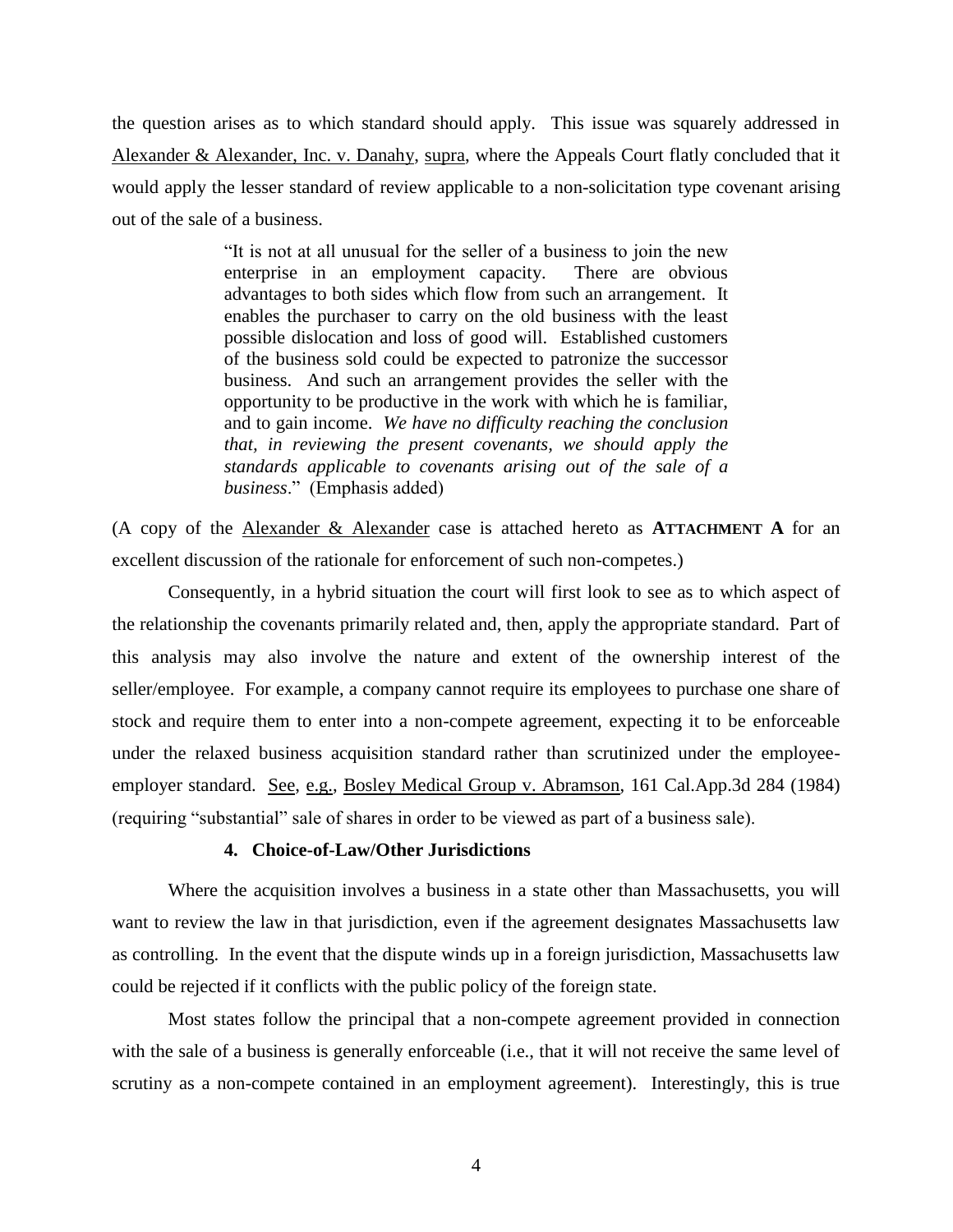even in California where there is an outright band on non-competes. See, California Business  $\&$ Professions Code, §16600 ("Except as provided in this chapter, every contract by which anyone is restrained from engaging in a lawful profession, trade or business of any kind is to that extent void"). One of the exceptions in the California statute applies when a shareholder, or member of a limited liability company, sells their ownership interest to another for valuable consideration. See, California Business & Professions Code, §§16601 and 16602.5.

# **C. DRAFTING CONSIDERATIONS FOR NON-COMPETES IN THE SALE OF A BUSINESS**

Although there is a lesser degree of scrutiny given to a non-compete in connection with a business acquisition, the covenant should, nonetheless, be carefully drafted. (For purposes of illustration, attached hereto as **ATTACHMENT B** is a sample non-compete used in connection with the sale of a business.) However, there will always be issues and points for consideration to be discussed with the client prior to preparation of the non-compete document. Some of these are set forth below.

### **1. Where to Include Covenants?**

One of the first considerations in drafting the non-compete is whether to include the covenants in the acquisition documents, or in an employment agreement, or in a separate standalone agreement.

Although it is important to reference the business acquisition so as to obtain the benefit of less critical judicial review, the inclusion of the non-compete within the acquisition document may permit seller to raise applicable contractual defenses to the enforcement of the covenant. Several recent Massachusetts decisions have refused injunctive relief where the former employee demonstrated a material breach of the employment contract by the employer. See, Lantar, Inc. v. Ellis, 1998 Mass.Super. LEXIS 560 (Gants, J.) (employer breached bonus arrangement); Karns v. Folio Exhibits, Inc., 2002 Mass.Super. LEXIS 140 (Fecteau, J.) (employer change in commission structure). Thus, the seller could assert he is excused from performance of the noncompete by asserting a breach by the buyer of any of the potentially numerous covenants, representations or warranties in the acquisition documents.

For this reason, it is preferable to obtain a separate agreement setting forth the noncompete covenants within the four (4) corners of that agreement. This contract, whether an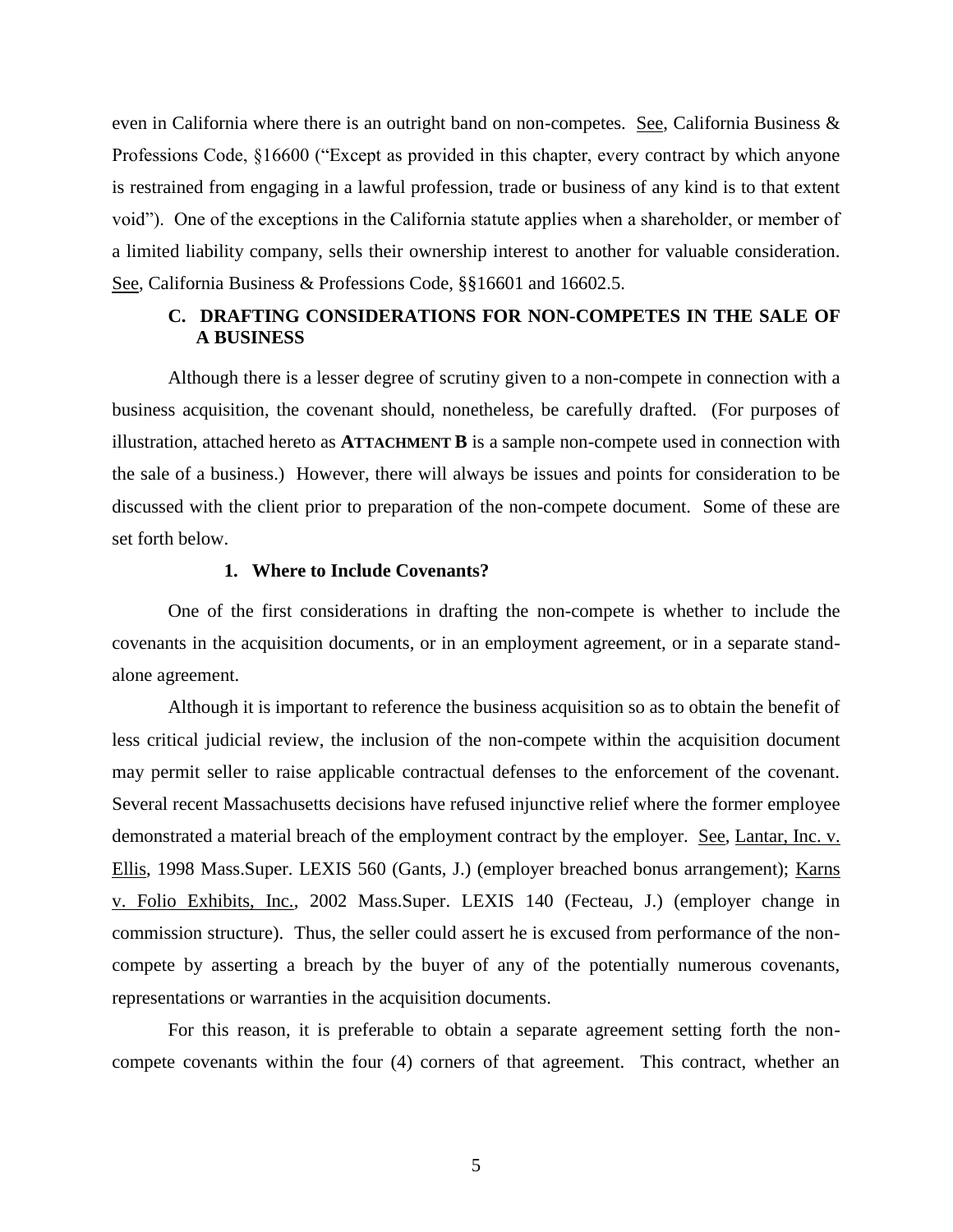employment contract, consulting agreement, or simple non-compete, can make reference to its relationship with the acquisition, without the risk of tying it to other covenants.

### **2. What Types of Covenants Should be Included?**

Even with a relaxed level of scrutiny certain considerations should be given to the scope of the non-compete covenants. The form shown as **ATTACHMENT B** contains the standard "holy trinity" of non-compete type restrictions: (1) the non-compete covenant, (2) the non-solicitation covenant, and (3) the non-disclosure covenant. Although it is beneficial from a buyer's standpoint to have the protection of all three (3) types of covenants, it may be that the business being acquired does not require all. For example, if the business does not include services or sales functions then the non-solicitation of customer component may not be as important. Similarly, if there is little intellectual property or confidential information involved in the operation of the business then the non-disclosure component may be unnecessary. Remember, even under the more limited standard of review the covenants should not be patently overbroad so as to be deemed unreasonable.

On a final note, it may also be that "carve outs" on any one of these issues can be negotiated with the seller. For example, this could include carve outs for particular customers, certain aspects of the business, or certain territories. From an enforcement standpoint, the inclusion of such carve outs will shore up the argument for enforcement of the agreement since it shows that the covenants were negotiated and that there was bargaining power by both parties.

# **3. Consider a Post-Closing Payout as the Most Effective Means of Enforcing a Non-Compete.**

Even a well drafted, and presumptively enforceable non-compete will only provide the parties seeking enforcement with a lawsuit and the expense and delay of protracted litigation. Even if the non-compete covenant is a valid and enforceable agreement, there is the possibility that injunctive relief is denied on the theory that there may be an adequate remedy at law against the wrongdoer. This could be disastrous since a preliminary injunction is often the most important remedy in a case seeking enforcement of a non-compete. By the time a judgment is obtained, the wrongdoer (along with his or her assets) may be beyond reach.

Accordingly, if a non-compete covenant is truly a significant component of the transaction then it may be worthy to consider payment of the purchase price over time, or some portion of it at a particular time, so as to ensure compliance with the non-compete. This can be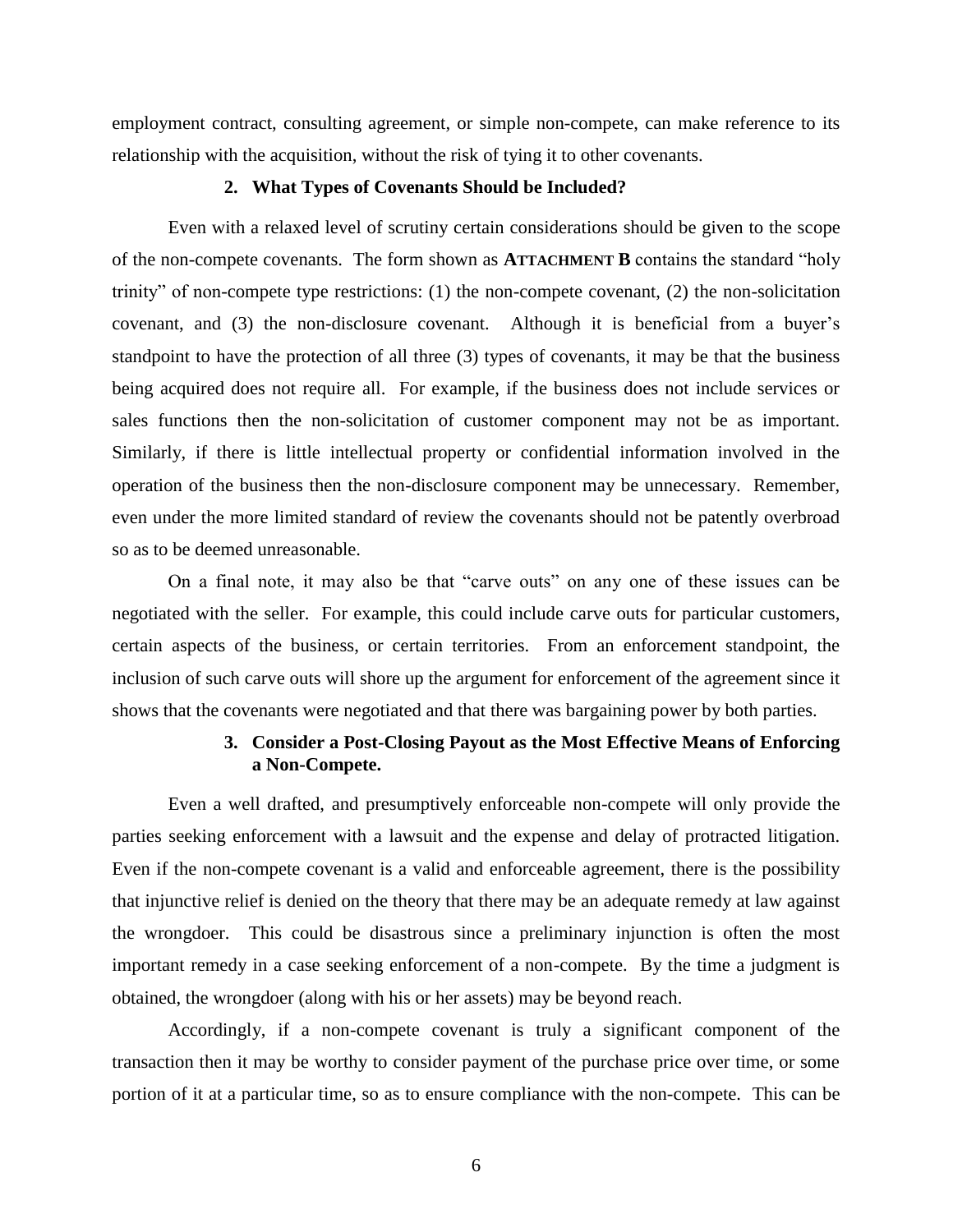done by making the future compensation component conditioned upon compliance with the noncompete. At the end of the day, this may be the best incentive to ensure that the selling party does not steal back the business that has been acquired.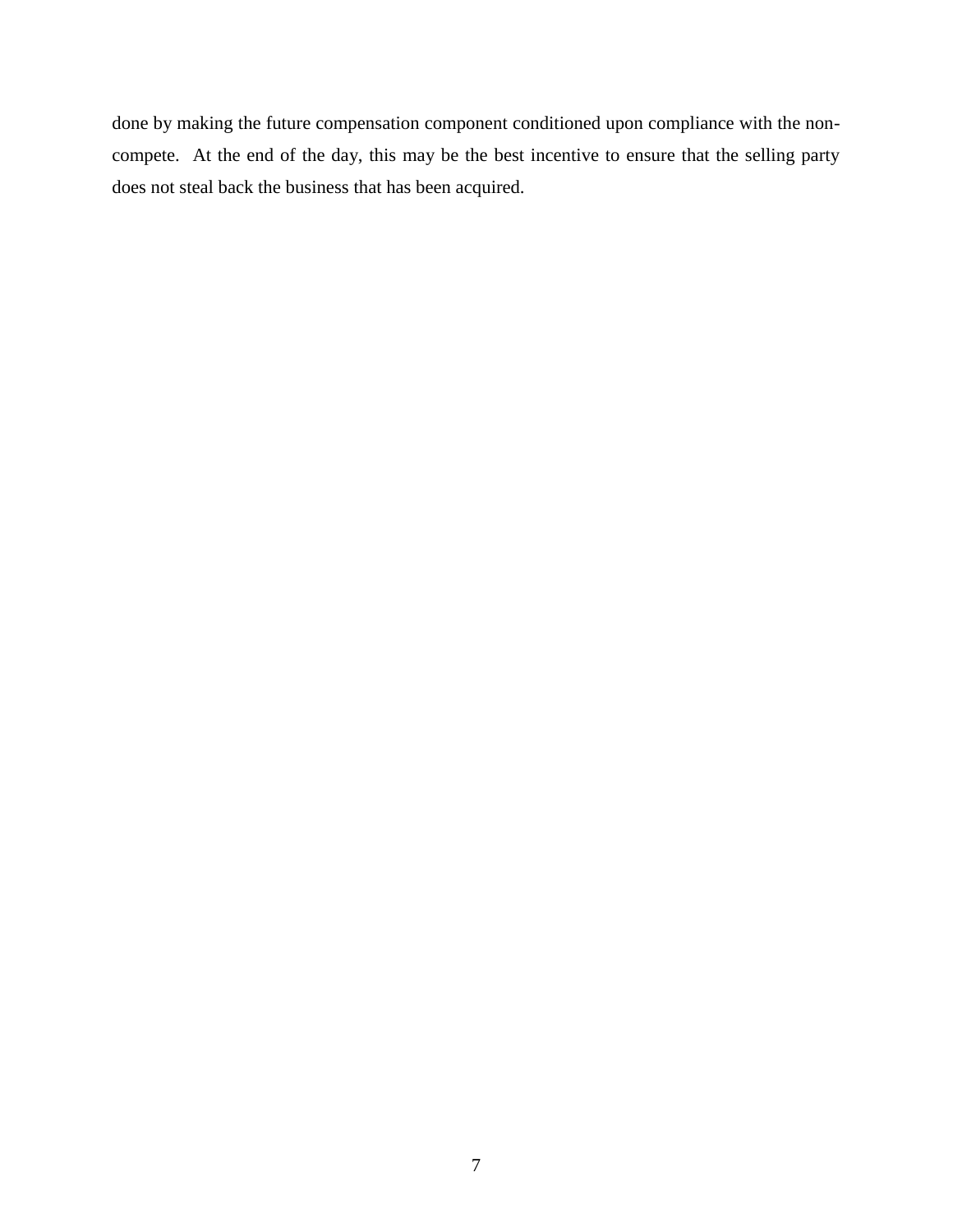

# **ATTACHMENT A**

488 N.E.2d 22 Page 1 21 Mass.App.Ct. 488, 488 N.E.2d 22 **(Cite as: 21 Mass.App.Ct. 488, 488 N.E.2d 22)**

# ▷

Alexander & Alexander, Inc. v. DanahyMass.App.,1986. Appeals Court of Massachusetts,Middlesex. ALEXANDER & ALEXANDER, INC. v. Robert F. DANAHY et al.<sup>[FN1](#page-7-0)</sup>

> <span id="page-7-0"></span>[FN1.](#page-7-1) Rollins Burdick Hunter of Massachusetts, Inc. Argued Nov. 8, 1985. Decided Jan. 23, 1986.

Insurance brokerage, which had brought action based on covenants not to compete, moved for a preliminary injunction to enforce covenants not to compete against individual who had worked for insurance agency purchased by the brokerage and subsequently been employed by the brokerage as senior vice-president and president, and the competing insurance brokerage that had subsequently employed the individual. The Superior Court, Middlesex County, Paul K. Connolly, J., granted the motion, a single Appeals Court justice modified the injunction, and defendants appealed. The Appeals Court, Fine, J., held that: (1) sufficient factual material was provided to support issuance of preliminary injunction; (2) standards applicable to covenants not to compete arising out of sale of a business, rather than covenants arising out of employee-employer relationship, should be applied; (3) for purposes of preliminary injunctive relief, five years was not an unreasonably long period for covenants to run, it was not unreasonable to include prospective customers within the ban, references in covenants to customers without distinguishing particular kind of insurance purchased by customer did not make covenants unreasonably broad, and covenants were not unreasonably restrictive because they prevented individual from "receiving" business; and (4) preliminary injunctive relief against competitor which subsequently employed individual bound by the covenants was proper.

Vacated in part, and as so modified, affirmed. West Headnotes

<span id="page-7-2"></span>**[\[1\]](#page-11-0) Appeal and Error 30 842(8)**

[30](http://www.westlaw.com/KeyNumber/Default.wl?rs=dfa1.0&vr=2.0&CMD=KEY&DocName=30) Appeal and Error [30XVI](http://www.westlaw.com/KeyNumber/Default.wl?rs=dfa1.0&vr=2.0&CMD=KEY&DocName=30XVI) Review

 [30XVI\(A\)](http://www.westlaw.com/KeyNumber/Default.wl?rs=dfa1.0&vr=2.0&CMD=KEY&DocName=30XVI%28A%29) Scope, Standards, and Extent, in General

[30k838](http://www.westlaw.com/KeyNumber/Default.wl?rs=dfa1.0&vr=2.0&CMD=KEY&DocName=30k838) Questions Considered

 [30k842](http://www.westlaw.com/KeyNumber/Default.wl?rs=dfa1.0&vr=2.0&CMD=KEY&DocName=30k842) Review Dependent on Whether Questions Are of Law or of Fact

<span id="page-7-1"></span> [30k842\(8\)](http://www.westlaw.com/KeyNumber/Default.wl?rs=dfa1.0&vr=2.0&CMD=KEY&DocName=30k842%288%29) k. Review Where Evidence Consists of Documents. [Most Cited Cases](http://www.westlaw.com/Digest/Default.wl?rs=dfa1.0&vr=2.0&CMD=MCC&DocName=30k842%288%29)

### Appeal and Error  $30 \leq 954(1)$

[30](http://www.westlaw.com/KeyNumber/Default.wl?rs=dfa1.0&vr=2.0&CMD=KEY&DocName=30) Appeal and Error [30XVI](http://www.westlaw.com/KeyNumber/Default.wl?rs=dfa1.0&vr=2.0&CMD=KEY&DocName=30XVI) Review [30XVI\(H\)](http://www.westlaw.com/KeyNumber/Default.wl?rs=dfa1.0&vr=2.0&CMD=KEY&DocName=30XVI%28H%29) Discretion of Lower Court [30k950](http://www.westlaw.com/KeyNumber/Default.wl?rs=dfa1.0&vr=2.0&CMD=KEY&DocName=30k950) Provisional Remedies [30k954](http://www.westlaw.com/KeyNumber/Default.wl?rs=dfa1.0&vr=2.0&CMD=KEY&DocName=30k954) Injunction [30k954\(1\)](http://www.westlaw.com/KeyNumber/Default.wl?rs=dfa1.0&vr=2.0&CMD=KEY&DocName=30k954%281%29) k. In General. [Most Cited](http://www.westlaw.com/Digest/Default.wl?rs=dfa1.0&vr=2.0&CMD=MCC&DocName=30k954%281%29) 

#### **[Cases](http://www.westlaw.com/Digest/Default.wl?rs=dfa1.0&vr=2.0&CMD=MCC&DocName=30k954%281%29)**

Appeals Court, in reviewing issuance of preliminary injunction, accords weight to judge's exercise of discretion in issuing injunction, but to the extent that the order was based upon documentary evidence, Appeals Court draws its own conclusions.

### <span id="page-7-3"></span> $\sqrt{21}$  Injunction 212

[212](http://www.westlaw.com/KeyNumber/Default.wl?rs=dfa1.0&vr=2.0&CMD=KEY&DocName=212) Injunction

 [212IV](http://www.westlaw.com/KeyNumber/Default.wl?rs=dfa1.0&vr=2.0&CMD=KEY&DocName=212IV) Preliminary and Interlocutory Injunctions [212IV\(A\)](http://www.westlaw.com/KeyNumber/Default.wl?rs=dfa1.0&vr=2.0&CMD=KEY&DocName=212IV%28A%29) Grounds and Proceedings to Procure [212IV\(A\)4](http://www.westlaw.com/KeyNumber/Default.wl?rs=dfa1.0&vr=2.0&CMD=KEY&DocName=212IV%28A%294) Proceedings

 [212k140](http://www.westlaw.com/KeyNumber/Default.wl?rs=dfa1.0&vr=2.0&CMD=KEY&DocName=212k140) k. Form and Requisites of Application in General[. Most Cited Cases](http://www.westlaw.com/Digest/Default.wl?rs=dfa1.0&vr=2.0&CMD=MCC&DocName=212k140)

If all factual material provided to support issuance of preliminary injunction consisted of allegations made on information and belief, the material would be insufficient to support issuance of the injunction.

# $\boxed{3}$  Injunction 212

#### [212](http://www.westlaw.com/KeyNumber/Default.wl?rs=dfa1.0&vr=2.0&CMD=KEY&DocName=212) Injunction

 [212IV](http://www.westlaw.com/KeyNumber/Default.wl?rs=dfa1.0&vr=2.0&CMD=KEY&DocName=212IV) Preliminary and Interlocutory Injunctions [212IV\(A\)](http://www.westlaw.com/KeyNumber/Default.wl?rs=dfa1.0&vr=2.0&CMD=KEY&DocName=212IV%28A%29) Grounds and Proceedings to Procure [212IV\(A\)4](http://www.westlaw.com/KeyNumber/Default.wl?rs=dfa1.0&vr=2.0&CMD=KEY&DocName=212IV%28A%294) Proceedings

 [212k147](http://www.westlaw.com/KeyNumber/Default.wl?rs=dfa1.0&vr=2.0&CMD=KEY&DocName=212k147) k. Counter Affidavits and Other Evidence. [Most Cited Cases](http://www.westlaw.com/Digest/Default.wl?rs=dfa1.0&vr=2.0&CMD=MCC&DocName=212k147)

Factual material provided to support issuance of preliminary injunction, which included allegations in verified complaint on basis of personal knowledge of existence of noncompetition agreements and background circumstances, and copy of newspaper advertisement identifying individual bound by noncompetition agreements as president of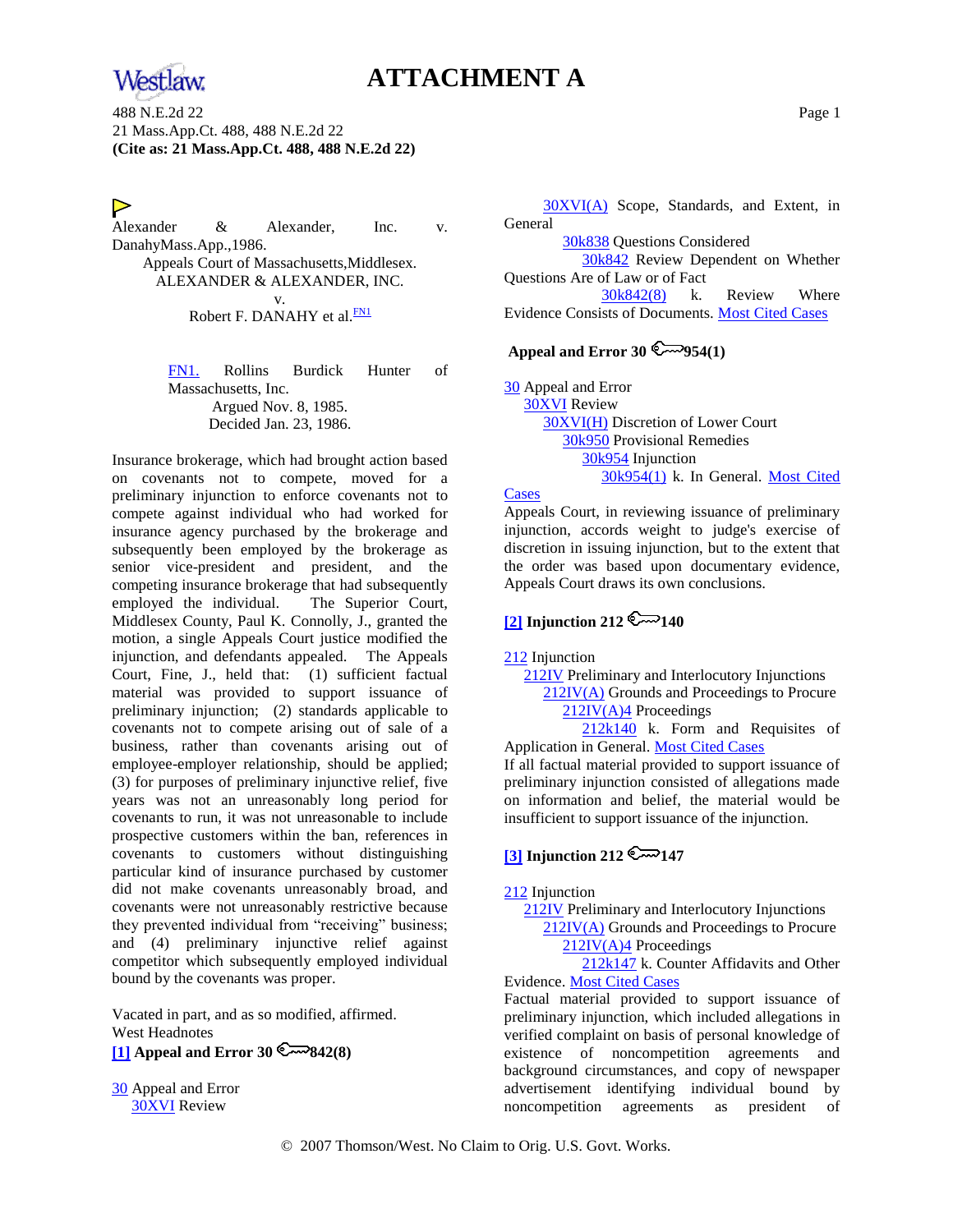#### 488 N.E.2d 22 Page 2 21 Mass.App.Ct. 488, 488 N.E.2d 22 **(Cite as: 21 Mass.App.Ct. 488, 488 N.E.2d 22)**

competitor, and affidavits establishing that competitor intended to compete and had knowledge of the relevant terms of the noncompetition agreements, were sufficient to support issuance of preliminary injunction against individual and competition precluding competition, even though allegations of widespread violations of the covenants not to compete were based only on information and belief.

# <span id="page-8-0"></span> $\boxed{4}$  Injunction 212

#### [212](http://www.westlaw.com/KeyNumber/Default.wl?rs=dfa1.0&vr=2.0&CMD=KEY&DocName=212) Injunction

 [212I](http://www.westlaw.com/KeyNumber/Default.wl?rs=dfa1.0&vr=2.0&CMD=KEY&DocName=212I) Nature and Grounds in General [212I\(B\)](http://www.westlaw.com/KeyNumber/Default.wl?rs=dfa1.0&vr=2.0&CMD=KEY&DocName=212I%28B%29) Grounds of Relief [212k14](http://www.westlaw.com/KeyNumber/Default.wl?rs=dfa1.0&vr=2.0&CMD=KEY&DocName=212k14) k. Irreparable Injury. [Most Cited](http://www.westlaw.com/Digest/Default.wl?rs=dfa1.0&vr=2.0&CMD=MCC&DocName=212k14)  **[Cases](http://www.westlaw.com/Digest/Default.wl?rs=dfa1.0&vr=2.0&CMD=MCC&DocName=212k14)** 

Unexplained delay in seeking relief for allegedly wrongful conduct may indicate an absence of irreparable harm and may make an injunction based upon that conduct inappropriate.

# $\boxed{5}$  Injunction 212

[212](http://www.westlaw.com/KeyNumber/Default.wl?rs=dfa1.0&vr=2.0&CMD=KEY&DocName=212) Injunction

 [212IV](http://www.westlaw.com/KeyNumber/Default.wl?rs=dfa1.0&vr=2.0&CMD=KEY&DocName=212IV) Preliminary and Interlocutory Injunctions [212IV\(A\)](http://www.westlaw.com/KeyNumber/Default.wl?rs=dfa1.0&vr=2.0&CMD=KEY&DocName=212IV%28A%29) Grounds and Proceedings to Procure

[212IV\(A\)4](http://www.westlaw.com/KeyNumber/Default.wl?rs=dfa1.0&vr=2.0&CMD=KEY&DocName=212IV%28A%294) Proceedings

 [212k141](http://www.westlaw.com/KeyNumber/Default.wl?rs=dfa1.0&vr=2.0&CMD=KEY&DocName=212k141) k. Time for Application. [Most](http://www.westlaw.com/Digest/Default.wl?rs=dfa1.0&vr=2.0&CMD=MCC&DocName=212k141)  [Cited Cases](http://www.westlaw.com/Digest/Default.wl?rs=dfa1.0&vr=2.0&CMD=MCC&DocName=212k141)

Delay of 17 months after individual bound by noncompetition agreements joined competitor before bringing action to enforce covenants not to compete was not so egregious as to form basis for denial of any injunctive relief, where individual had provided assurances he would abide by his contractual commitments not to compete, there was an effort made by the individual to negotiate a modification of the covenants, and suit to enforce covenants was filed within four months after advertisement featuring the individual working for competitor began to appear and within two months after former client wrote to say it had switched its business to competitor.

# <span id="page-8-1"></span> $[6]$  Contracts 95  $\mathbb{C}$ <sup>-116(1)</sup>

#### [95](http://www.westlaw.com/KeyNumber/Default.wl?rs=dfa1.0&vr=2.0&CMD=KEY&DocName=95) Contracts

[95I](http://www.westlaw.com/KeyNumber/Default.wl?rs=dfa1.0&vr=2.0&CMD=KEY&DocName=95I) Requisites and Validity

 [95I\(F\)](http://www.westlaw.com/KeyNumber/Default.wl?rs=dfa1.0&vr=2.0&CMD=KEY&DocName=95I%28F%29) Legality of Object and of Consideration [95k115](http://www.westlaw.com/KeyNumber/Default.wl?rs=dfa1.0&vr=2.0&CMD=KEY&DocName=95k115) Restraint of Trade or Competition

in Trade

 [95k116](http://www.westlaw.com/KeyNumber/Default.wl?rs=dfa1.0&vr=2.0&CMD=KEY&DocName=95k116) In General [95k116\(1\)](http://www.westlaw.com/KeyNumber/Default.wl?rs=dfa1.0&vr=2.0&CMD=KEY&DocName=95k116%281%29) k. In General. [Most Cited](http://www.westlaw.com/Digest/Default.wl?rs=dfa1.0&vr=2.0&CMD=MCC&DocName=95k116%281%29) 

**[Cases](http://www.westlaw.com/Digest/Default.wl?rs=dfa1.0&vr=2.0&CMD=MCC&DocName=95k116%281%29)** 

Noncompetition covenants arising out of the sale of a business should be enforced more liberally than such covenants arising out of an employer-employee relationship.

## $[7]$  **Good Will 192**  $\mathbb{R}$  6(1)

#### [192](http://www.westlaw.com/KeyNumber/Default.wl?rs=dfa1.0&vr=2.0&CMD=KEY&DocName=192) Good Will

[192k4](http://www.westlaw.com/KeyNumber/Default.wl?rs=dfa1.0&vr=2.0&CMD=KEY&DocName=192k4) Sale or Other Transfer

[192k6](http://www.westlaw.com/KeyNumber/Default.wl?rs=dfa1.0&vr=2.0&CMD=KEY&DocName=192k6) Rights and Liabilities of Parties

[192k6\(1\)](http://www.westlaw.com/KeyNumber/Default.wl?rs=dfa1.0&vr=2.0&CMD=KEY&DocName=192k6%281%29) k. In General. [Most Cited Cases](http://www.westlaw.com/Digest/Default.wl?rs=dfa1.0&vr=2.0&CMD=MCC&DocName=192k6%281%29)

Even in the absence of an express covenant not to compete, when sale of business includes goodwill, an agreement by the seller not to depreciate the value of goodwill may be implied to prevent seller from taking back that which he purported to sell.

# <span id="page-8-2"></span> $[8]$  Contracts 95

[95](http://www.westlaw.com/KeyNumber/Default.wl?rs=dfa1.0&vr=2.0&CMD=KEY&DocName=95) Contracts

**[95I](http://www.westlaw.com/KeyNumber/Default.wl?rs=dfa1.0&vr=2.0&CMD=KEY&DocName=95I)** Requisites and Validity

 [95I\(F\)](http://www.westlaw.com/KeyNumber/Default.wl?rs=dfa1.0&vr=2.0&CMD=KEY&DocName=95I%28F%29) Legality of Object and of Consideration [95k115](http://www.westlaw.com/KeyNumber/Default.wl?rs=dfa1.0&vr=2.0&CMD=KEY&DocName=95k115) Restraint of Trade or Competition

in Trade

 [95k116](http://www.westlaw.com/KeyNumber/Default.wl?rs=dfa1.0&vr=2.0&CMD=KEY&DocName=95k116) In General [95k116\(1\)](http://www.westlaw.com/KeyNumber/Default.wl?rs=dfa1.0&vr=2.0&CMD=KEY&DocName=95k116%281%29) k. In General. [Most Cited](http://www.westlaw.com/Digest/Default.wl?rs=dfa1.0&vr=2.0&CMD=MCC&DocName=95k116%281%29) 

**[Cases](http://www.westlaw.com/Digest/Default.wl?rs=dfa1.0&vr=2.0&CMD=MCC&DocName=95k116%281%29)** 

# **Contracts 95**  $\approx$ **118**

[95](http://www.westlaw.com/KeyNumber/Default.wl?rs=dfa1.0&vr=2.0&CMD=KEY&DocName=95) Contracts

**[95I](http://www.westlaw.com/KeyNumber/Default.wl?rs=dfa1.0&vr=2.0&CMD=KEY&DocName=95I)** Requisites and Validity

 [95I\(F\)](http://www.westlaw.com/KeyNumber/Default.wl?rs=dfa1.0&vr=2.0&CMD=KEY&DocName=95I%28F%29) Legality of Object and of Consideration [95k115](http://www.westlaw.com/KeyNumber/Default.wl?rs=dfa1.0&vr=2.0&CMD=KEY&DocName=95k115) Restraint of Trade or Competition

in Trade

 [95k118](http://www.westlaw.com/KeyNumber/Default.wl?rs=dfa1.0&vr=2.0&CMD=KEY&DocName=95k118) k. Preventing Disclosure of Trade Secrets[. Most Cited Cases](http://www.westlaw.com/Digest/Default.wl?rs=dfa1.0&vr=2.0&CMD=MCC&DocName=95k118)

Postemployment restraints on ability to compete must be scrutinized carefully to see that they go no further than necessary to protect employer's legitimate interests, such as trade secrets or confidential customer information, where they affect ordinary employee, as such employee typically has only his own labor or skills to sell and often is not in a position to bargain with his employer.

# <span id="page-8-3"></span>**[\[9\]](#page-14-0) Injunction 212**  $\mathbb{C}$  138.39

[212](http://www.westlaw.com/KeyNumber/Default.wl?rs=dfa1.0&vr=2.0&CMD=KEY&DocName=212) Injunction [212IV](http://www.westlaw.com/KeyNumber/Default.wl?rs=dfa1.0&vr=2.0&CMD=KEY&DocName=212IV) Preliminary and Interlocutory Injunctions [212IV\(A\)](http://www.westlaw.com/KeyNumber/Default.wl?rs=dfa1.0&vr=2.0&CMD=KEY&DocName=212IV%28A%29) Grounds and Proceedings to Procure [212IV\(A\)3](http://www.westlaw.com/KeyNumber/Default.wl?rs=dfa1.0&vr=2.0&CMD=KEY&DocName=212IV%28A%293) Subjects of Relief [212k138.36](http://www.westlaw.com/KeyNumber/Default.wl?rs=dfa1.0&vr=2.0&CMD=KEY&DocName=212k138.36) Contracts [212k138.39](http://www.westlaw.com/KeyNumber/Default.wl?rs=dfa1.0&vr=2.0&CMD=KEY&DocName=212k138.39) k. Noncompetition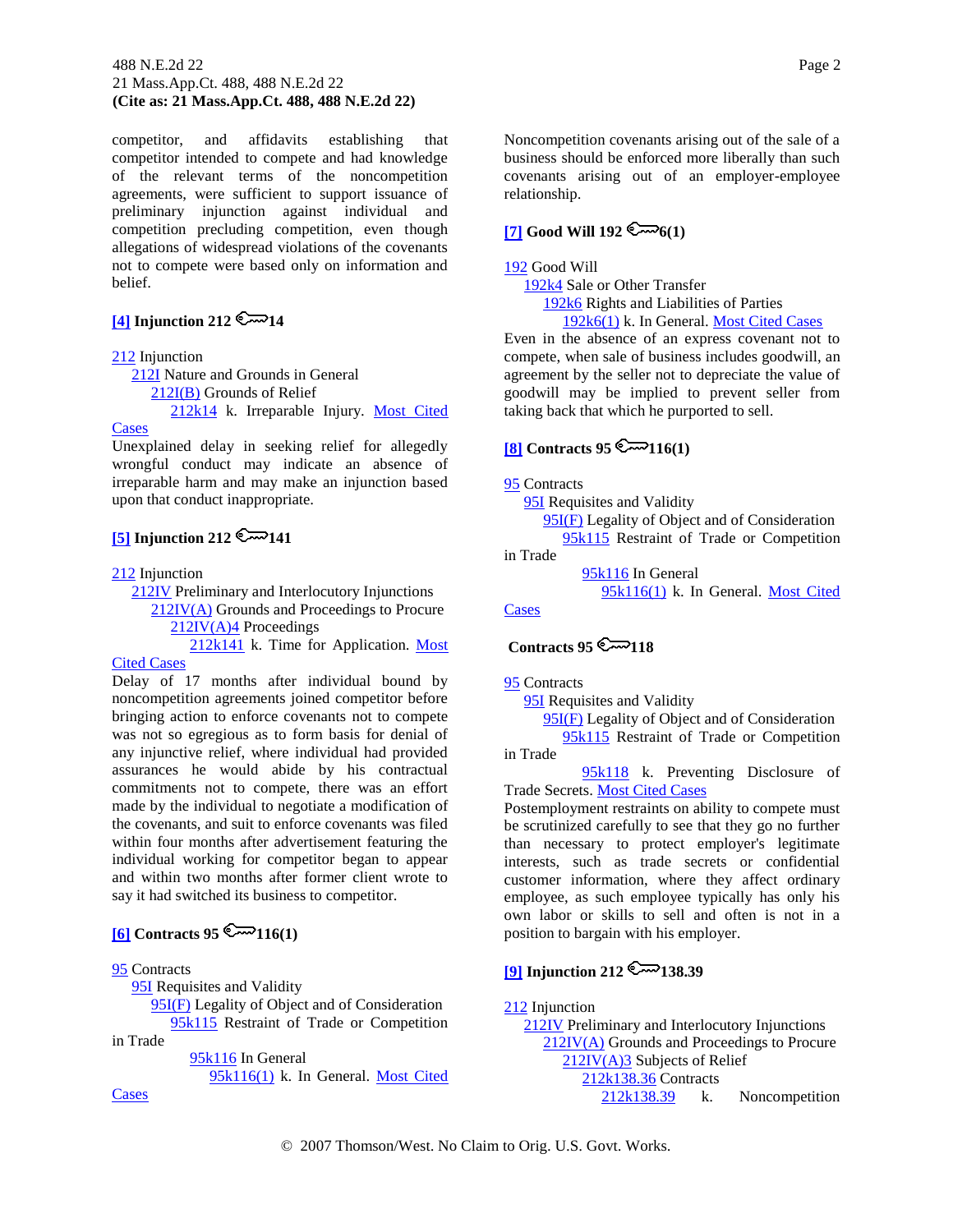#### 488 N.E.2d 22 Page 3 21 Mass.App.Ct. 488, 488 N.E.2d 22 **(Cite as: 21 Mass.App.Ct. 488, 488 N.E.2d 22)**

#### Covenants or Agreements. [Most Cited Cases](http://www.westlaw.com/Digest/Default.wl?rs=dfa1.0&vr=2.0&CMD=MCC&DocName=212k138.39)

For purposes of preliminary injunctive relief, standards applicable to covenants not to compete arising out of the sale of a business, rather than those applicable to employer-employee relationship, should be applied to covenants that were included in written agreement for sale of insurance agency that were contemplated by agreement to commence running with termination of employment of individual who was bound by the covenants, as goodwill was of great importance in the insurance brokerage business, broad noncompetition agreement would be important part of any agreement to sell insurance agency, usual inequality of bargaining power between employer and employee was not present when the covenants were entered into, and proceeds of the sale provided ample cushion for individual for period during which covenants were to be in effect.

## <span id="page-9-0"></span> $[10]$  Contracts 95

[95](http://www.westlaw.com/KeyNumber/Default.wl?rs=dfa1.0&vr=2.0&CMD=KEY&DocName=95) Contracts

**[95I](http://www.westlaw.com/KeyNumber/Default.wl?rs=dfa1.0&vr=2.0&CMD=KEY&DocName=95I)** Requisites and Validity

[95I\(F\)](http://www.westlaw.com/KeyNumber/Default.wl?rs=dfa1.0&vr=2.0&CMD=KEY&DocName=95I%28F%29) Legality of Object and of Consideration

 [95k115](http://www.westlaw.com/KeyNumber/Default.wl?rs=dfa1.0&vr=2.0&CMD=KEY&DocName=95k115) Restraint of Trade or Competition in Trade

 [95k117](http://www.westlaw.com/KeyNumber/Default.wl?rs=dfa1.0&vr=2.0&CMD=KEY&DocName=95k117) General or Partial Restraint [95k117\(2\)](http://www.westlaw.com/KeyNumber/Default.wl?rs=dfa1.0&vr=2.0&CMD=KEY&DocName=95k117%282%29) k. Limitations as to Time

and Place in General. [Most Cited Cases](http://www.westlaw.com/Digest/Default.wl?rs=dfa1.0&vr=2.0&CMD=MCC&DocName=95k117%282%29)

Any covenant restricting competition is to be enforced only to the extent that it is reasonable in time and space, necessary to protect legitimate interests, and not an obstruction of the public interest.

## <span id="page-9-1"></span> $[11]$  Injunction 212

[212](http://www.westlaw.com/KeyNumber/Default.wl?rs=dfa1.0&vr=2.0&CMD=KEY&DocName=212) Injunction

[212IV](http://www.westlaw.com/KeyNumber/Default.wl?rs=dfa1.0&vr=2.0&CMD=KEY&DocName=212IV) Preliminary and Interlocutory Injunctions

[212IV\(A\)](http://www.westlaw.com/KeyNumber/Default.wl?rs=dfa1.0&vr=2.0&CMD=KEY&DocName=212IV%28A%29) Grounds and Proceedings to Procure

[212IV\(A\)3](http://www.westlaw.com/KeyNumber/Default.wl?rs=dfa1.0&vr=2.0&CMD=KEY&DocName=212IV%28A%293) Subjects of Relief

[212k138.36](http://www.westlaw.com/KeyNumber/Default.wl?rs=dfa1.0&vr=2.0&CMD=KEY&DocName=212k138.36) Contracts

 [212k138.39](http://www.westlaw.com/KeyNumber/Default.wl?rs=dfa1.0&vr=2.0&CMD=KEY&DocName=212k138.39) k. Noncompetition Covenants or Agreements. [Most Cited Cases](http://www.westlaw.com/Digest/Default.wl?rs=dfa1.0&vr=2.0&CMD=MCC&DocName=212k138.39)

For purposes of preliminary injunctive relief, five years was not an unreasonably long period for covenant not to compete to run as to individual who held high level positions in insurance agency which was purchased, in insurance brokerage which purchased the agency, and in brokerage's competitor; magnitude of the insurance agency sale was significant, with stock offered in exchange for agency being worth approximately \$2,200,000, and goodwill was significant to insurance brokerage business.

# <span id="page-9-2"></span>**[\[12\]](#page-15-0) Injunction 212**  $\approx$  138.39

[212](http://www.westlaw.com/KeyNumber/Default.wl?rs=dfa1.0&vr=2.0&CMD=KEY&DocName=212) Injunction

 [212IV](http://www.westlaw.com/KeyNumber/Default.wl?rs=dfa1.0&vr=2.0&CMD=KEY&DocName=212IV) Preliminary and Interlocutory Injunctions [212IV\(A\)](http://www.westlaw.com/KeyNumber/Default.wl?rs=dfa1.0&vr=2.0&CMD=KEY&DocName=212IV%28A%29) Grounds and Proceedings to Procure [212IV\(A\)3](http://www.westlaw.com/KeyNumber/Default.wl?rs=dfa1.0&vr=2.0&CMD=KEY&DocName=212IV%28A%293) Subjects of Relief [212k138.36](http://www.westlaw.com/KeyNumber/Default.wl?rs=dfa1.0&vr=2.0&CMD=KEY&DocName=212k138.36) Contracts [212k138.39](http://www.westlaw.com/KeyNumber/Default.wl?rs=dfa1.0&vr=2.0&CMD=KEY&DocName=212k138.39) k. Noncompetition Covenants or Agreements. [Most Cited Cases](http://www.westlaw.com/Digest/Default.wl?rs=dfa1.0&vr=2.0&CMD=MCC&DocName=212k138.39)

For purposes of preliminary injunctive relief, including prospective customers within ban of covenant not to compete applicable to individual who held high level position in insurance agency, held high level positions in insurance brokerage which purchased agency, and subsequently held high level position in brokerage's competitor was reasonable, as purchaser of insurance agency had a legitimate interest in extending its business to those prospective customers.

# **[\[13\]](#page-15-1) Injunction 212**  $\mathbb{R}$  138.39

#### [212](http://www.westlaw.com/KeyNumber/Default.wl?rs=dfa1.0&vr=2.0&CMD=KEY&DocName=212) Injunction

 [212IV](http://www.westlaw.com/KeyNumber/Default.wl?rs=dfa1.0&vr=2.0&CMD=KEY&DocName=212IV) Preliminary and Interlocutory Injunctions [212IV\(A\)](http://www.westlaw.com/KeyNumber/Default.wl?rs=dfa1.0&vr=2.0&CMD=KEY&DocName=212IV%28A%29) Grounds and Proceedings to Procure

[212IV\(A\)3](http://www.westlaw.com/KeyNumber/Default.wl?rs=dfa1.0&vr=2.0&CMD=KEY&DocName=212IV%28A%293) Subjects of Relief

[212k138.36](http://www.westlaw.com/KeyNumber/Default.wl?rs=dfa1.0&vr=2.0&CMD=KEY&DocName=212k138.36) Contracts

 [212k138.39](http://www.westlaw.com/KeyNumber/Default.wl?rs=dfa1.0&vr=2.0&CMD=KEY&DocName=212k138.39) k. Noncompetition Covenants or Agreements. [Most Cited Cases](http://www.westlaw.com/Digest/Default.wl?rs=dfa1.0&vr=2.0&CMD=MCC&DocName=212k138.39)

For purposes of preliminary injunctive relief, reference in covenants not to compete to insurance brokerage's customers, without distinguishing the particular kind of insurance purchased by the customer through the brokerage, did not make the covenants not to compete unreasonably broad as they applied to individual who held high level position in the brokerage, as the brokerage had a legitimate expectation that it might in the future sell an existing customer a new line of insurance.

### <span id="page-9-3"></span> $[14]$  Injunction 212

#### [212](http://www.westlaw.com/KeyNumber/Default.wl?rs=dfa1.0&vr=2.0&CMD=KEY&DocName=212) Injunction

 [212IV](http://www.westlaw.com/KeyNumber/Default.wl?rs=dfa1.0&vr=2.0&CMD=KEY&DocName=212IV) Preliminary and Interlocutory Injunctions [212IV\(A\)](http://www.westlaw.com/KeyNumber/Default.wl?rs=dfa1.0&vr=2.0&CMD=KEY&DocName=212IV%28A%29) Grounds and Proceedings to Procure [212IV\(A\)3](http://www.westlaw.com/KeyNumber/Default.wl?rs=dfa1.0&vr=2.0&CMD=KEY&DocName=212IV%28A%293) Subjects of Relief [212k138.36](http://www.westlaw.com/KeyNumber/Default.wl?rs=dfa1.0&vr=2.0&CMD=KEY&DocName=212k138.36) Contracts

 [212k138.39](http://www.westlaw.com/KeyNumber/Default.wl?rs=dfa1.0&vr=2.0&CMD=KEY&DocName=212k138.39) k. Noncompetition Covenants or Agreements. Most [Cited Cases](http://www.westlaw.com/Digest/Default.wl?rs=dfa1.0&vr=2.0&CMD=MCC&DocName=212k138.39)

For purposes of preliminary injunctive relief, covenants not to compete were not unreasonably restrictive to the extent that they prevented bound individual, who had been high level executive with insurance brokerage to whom covenants not to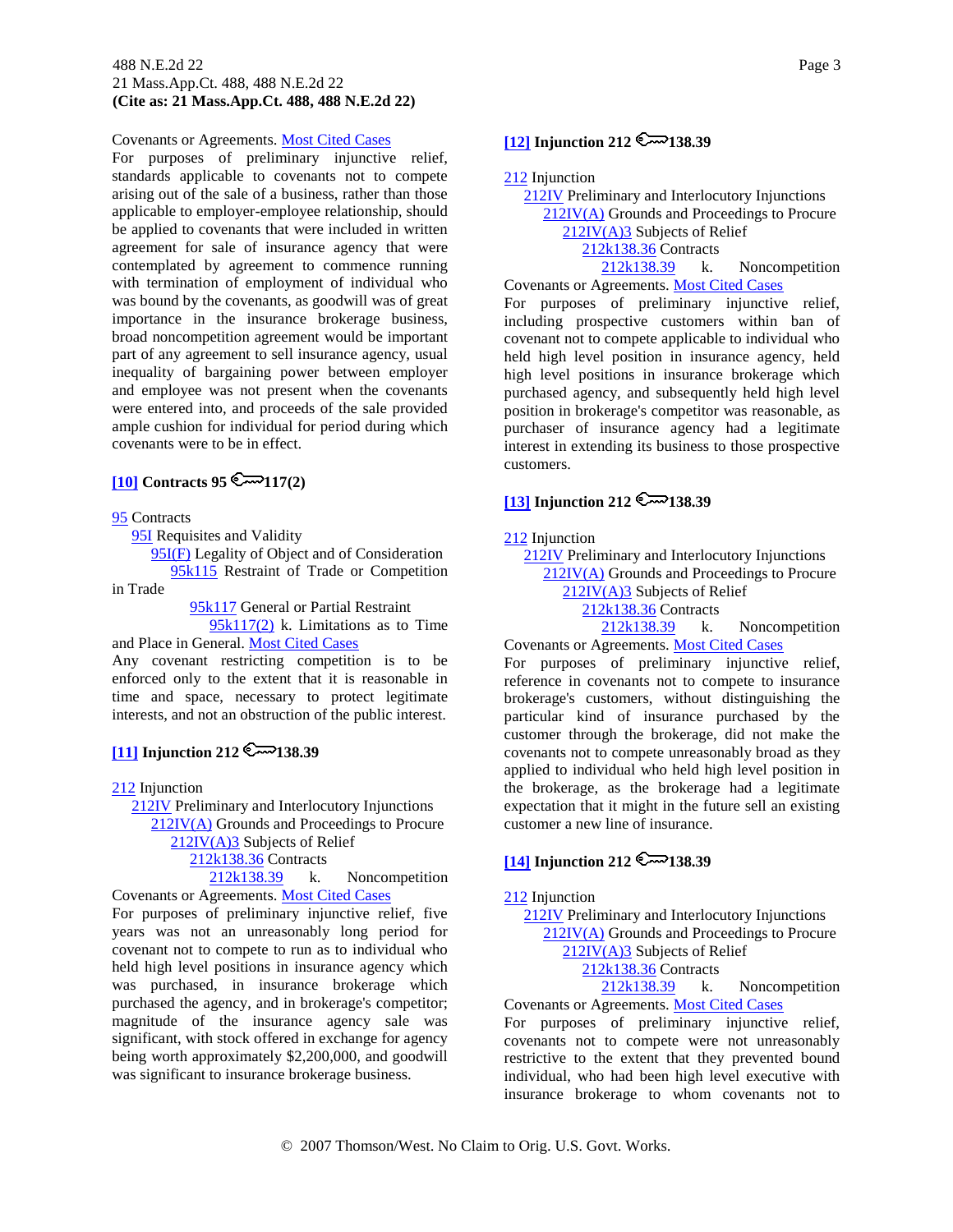#### 488 N.E.2d 22 Page 4 21 Mass.App.Ct. 488, 488 N.E.2d 22 **(Cite as: 21 Mass.App.Ct. 488, 488 N.E.2d 22)**

compete ran, from "receiving" business even in the absence of any direct or indirect participation by him in obtaining business for competitor for which he worked, where the individual held prominent executive positions in both brokerages, his association with competing brokerage which subsequently employed him had been widely publicized, and there was no clear reason why the individual should not be held to his bargain.

### <span id="page-10-0"></span> $\overline{[15]}$  $\overline{[15]}$  $\overline{[15]}$  Injunction 212

#### [212](http://www.westlaw.com/KeyNumber/Default.wl?rs=dfa1.0&vr=2.0&CMD=KEY&DocName=212) Injunction

 [212VI](http://www.westlaw.com/KeyNumber/Default.wl?rs=dfa1.0&vr=2.0&CMD=KEY&DocName=212VI) Writ, Order, or Decree [212k207](http://www.westlaw.com/KeyNumber/Default.wl?rs=dfa1.0&vr=2.0&CMD=KEY&DocName=212k207) Final Judgment or Decree [212k212](http://www.westlaw.com/KeyNumber/Default.wl?rs=dfa1.0&vr=2.0&CMD=KEY&DocName=212k212) k. Persons Concluded. [Most Cited](http://www.westlaw.com/Digest/Default.wl?rs=dfa1.0&vr=2.0&CMD=MCC&DocName=212k212) 

### **[Cases](http://www.westlaw.com/Digest/Default.wl?rs=dfa1.0&vr=2.0&CMD=MCC&DocName=212k212)**

Depending upon the circumstances, a stranger to a noncompetition agreement who is aware of the agreement may be enjoined from violating the agreement.

## $[16]$  Injunction 212

[212](http://www.westlaw.com/KeyNumber/Default.wl?rs=dfa1.0&vr=2.0&CMD=KEY&DocName=212) Injunction

 [212IV](http://www.westlaw.com/KeyNumber/Default.wl?rs=dfa1.0&vr=2.0&CMD=KEY&DocName=212IV) Preliminary and Interlocutory Injunctions [212IV\(A\)](http://www.westlaw.com/KeyNumber/Default.wl?rs=dfa1.0&vr=2.0&CMD=KEY&DocName=212IV%28A%29) Grounds and Proceedings to Procure

[212IV\(A\)3](http://www.westlaw.com/KeyNumber/Default.wl?rs=dfa1.0&vr=2.0&CMD=KEY&DocName=212IV%28A%293) Subjects of Relief

[212k138.36](http://www.westlaw.com/KeyNumber/Default.wl?rs=dfa1.0&vr=2.0&CMD=KEY&DocName=212k138.36) Contracts

 [212k138.39](http://www.westlaw.com/KeyNumber/Default.wl?rs=dfa1.0&vr=2.0&CMD=KEY&DocName=212k138.39) k. Noncompetition Covenants or Agreements. [Most Cited Cases](http://www.westlaw.com/Digest/Default.wl?rs=dfa1.0&vr=2.0&CMD=MCC&DocName=212k138.39)

Preliminary injunctive relief against insurance brokerage that hired individual bound by covenants not to compete with respect to competing insurance brokerage was proper, where brokerage knew the full extent of individual's noncompetition agreements when he was hired, individual acting as president played a dominant role in the brokerage and was in a position to exert influence over its activities, individual was closely identified with the brokerage in the mind of the public because of brokerage advertisements, and brokerage could avoid the injunction if individual left the brokerage or individual were to be moved into a position other than president.

# <span id="page-10-1"></span>**[\[17\]](#page-16-0) Injunction 212**  $\mathbb{R}$  138.39

[212](http://www.westlaw.com/KeyNumber/Default.wl?rs=dfa1.0&vr=2.0&CMD=KEY&DocName=212) Injunction

 [212IV](http://www.westlaw.com/KeyNumber/Default.wl?rs=dfa1.0&vr=2.0&CMD=KEY&DocName=212IV) Preliminary and Interlocutory Injunctions [212IV\(A\)](http://www.westlaw.com/KeyNumber/Default.wl?rs=dfa1.0&vr=2.0&CMD=KEY&DocName=212IV%28A%29) Grounds and Proceedings to Procure [212IV\(A\)3](http://www.westlaw.com/KeyNumber/Default.wl?rs=dfa1.0&vr=2.0&CMD=KEY&DocName=212IV%28A%293) Subjects of Relief [212k138.36](http://www.westlaw.com/KeyNumber/Default.wl?rs=dfa1.0&vr=2.0&CMD=KEY&DocName=212k138.36) Contracts [212k138.39](http://www.westlaw.com/KeyNumber/Default.wl?rs=dfa1.0&vr=2.0&CMD=KEY&DocName=212k138.39) k. Noncompetition

#### Covenants or Agreements. [Most Cited Cases](http://www.westlaw.com/Digest/Default.wl?rs=dfa1.0&vr=2.0&CMD=MCC&DocName=212k138.39)

Trial judge did not abuse his discretion by concluding that preliminary injunctive relief enforcing covenants not to compete should be granted to insurance brokerage against individual who was bound by the covenants and competitor which employed him, and in concluding that money damages would not provide adequate remedy to plaintiff insurance brokerage, in light of the respective chances of success on the merits by parties.

# <span id="page-10-2"></span> $[18]$  Injunction 212

[212](http://www.westlaw.com/KeyNumber/Default.wl?rs=dfa1.0&vr=2.0&CMD=KEY&DocName=212) Injunction

 [212IV](http://www.westlaw.com/KeyNumber/Default.wl?rs=dfa1.0&vr=2.0&CMD=KEY&DocName=212IV) Preliminary and Interlocutory Injunctions [212IV\(A\)](http://www.westlaw.com/KeyNumber/Default.wl?rs=dfa1.0&vr=2.0&CMD=KEY&DocName=212IV%28A%29) Grounds and Proceedings to Procure [212IV\(A\)3](http://www.westlaw.com/KeyNumber/Default.wl?rs=dfa1.0&vr=2.0&CMD=KEY&DocName=212IV%28A%293) Subjects of Relief [212k138.36](http://www.westlaw.com/KeyNumber/Default.wl?rs=dfa1.0&vr=2.0&CMD=KEY&DocName=212k138.36) Contracts [212k138.39](http://www.westlaw.com/KeyNumber/Default.wl?rs=dfa1.0&vr=2.0&CMD=KEY&DocName=212k138.39) k. Noncompetition

Covenants or Agreements. [Most Cited Cases](http://www.westlaw.com/Digest/Default.wl?rs=dfa1.0&vr=2.0&CMD=MCC&DocName=212k138.39) In determining whether preliminary injunctive relief enforcing covenants not to compete should be granted to plaintiff insurance brokerage, the public interest should have been considered.

# **[\[19\]](#page-16-2) Injunction 212**  $\mathbb{R}$  138.39

[212](http://www.westlaw.com/KeyNumber/Default.wl?rs=dfa1.0&vr=2.0&CMD=KEY&DocName=212) Injunction

 [212IV](http://www.westlaw.com/KeyNumber/Default.wl?rs=dfa1.0&vr=2.0&CMD=KEY&DocName=212IV) Preliminary and Interlocutory Injunctions [212IV\(A\)](http://www.westlaw.com/KeyNumber/Default.wl?rs=dfa1.0&vr=2.0&CMD=KEY&DocName=212IV%28A%29) Grounds and Proceedings to Procure [212IV\(A\)3](http://www.westlaw.com/KeyNumber/Default.wl?rs=dfa1.0&vr=2.0&CMD=KEY&DocName=212IV%28A%293) Subjects of Relief [212k138.36](http://www.westlaw.com/KeyNumber/Default.wl?rs=dfa1.0&vr=2.0&CMD=KEY&DocName=212k138.36) Contracts [212k138.39](http://www.westlaw.com/KeyNumber/Default.wl?rs=dfa1.0&vr=2.0&CMD=KEY&DocName=212k138.39) k. Noncompetition

Covenants or Agreements. [Most Cited Cases](http://www.westlaw.com/Digest/Default.wl?rs=dfa1.0&vr=2.0&CMD=MCC&DocName=212k138.39) Fact that preliminary injunction enforcing covenants not to compete against individual formerly employed by insurance brokerage and competing insurance brokerage allegedly deprived insurance buying public of their right to select broker of their choice did not constitute a sufficiently significant public interest to justify refusing to enforce the noncompetition covenants, where the injunction was not a significant restraint on ordinary competition in light of number of competing firms in the industry and size of market still available to enjoined competitor, bound individual freely signed agreement which included a provision that brokerage would be entitled to injunctive relief, with the benefit of counsel and for substantial consideration, and competitor, which knew of the existence of the covenants, had at least constructive notice of the provision regarding brokerage's right to an injunction.

**\*\*24 \*489** John K. Markey, for Rollins Burdick

© 2007 Thomson/West. No Claim to Orig. U.S. Govt. Works.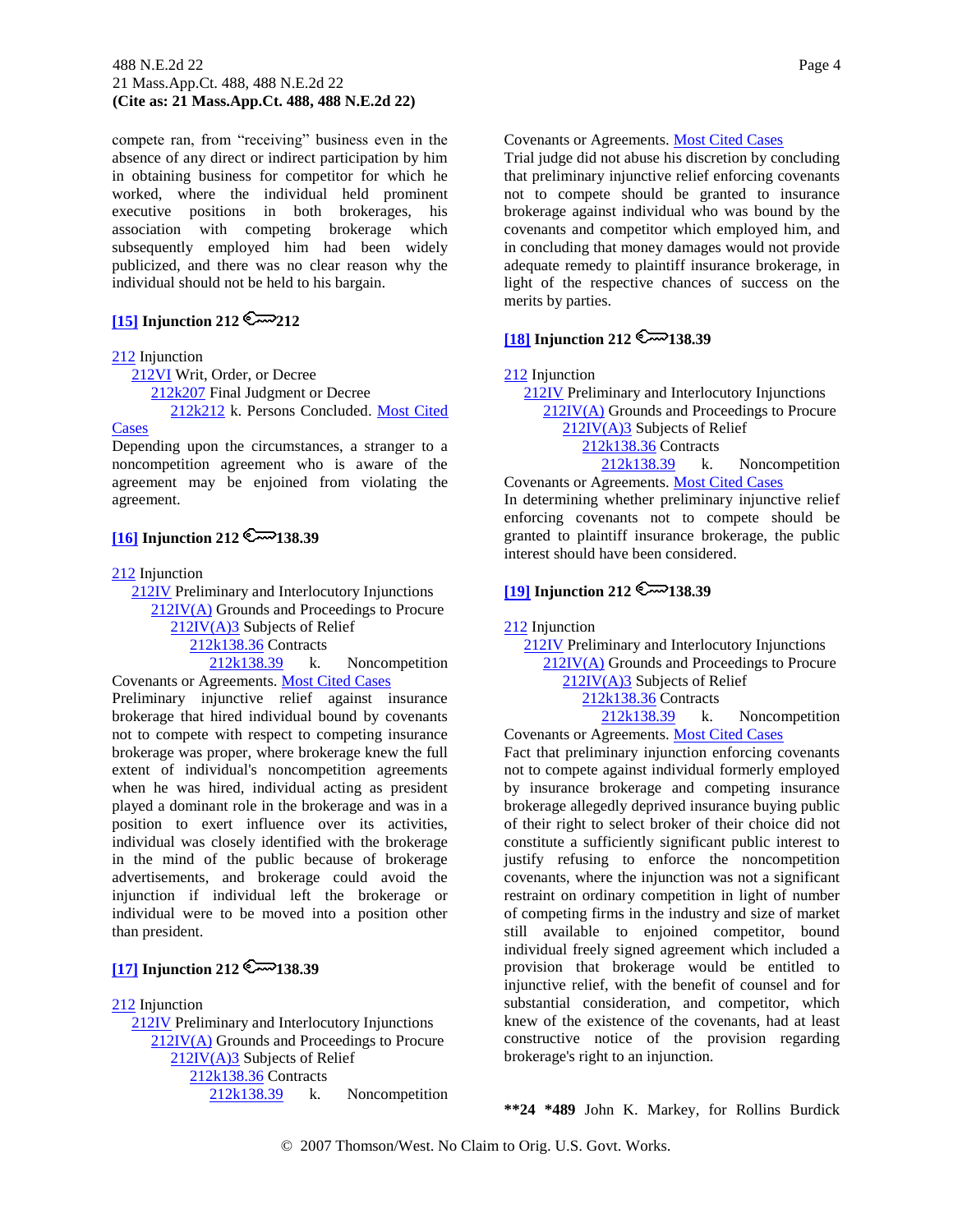#### 488 N.E.2d 22 Page 5 21 Mass.App.Ct. 488, 488 N.E.2d 22 **(Cite as: 21 Mass.App.Ct. 488, 488 N.E.2d 22)**

Hunter of Massachusetts, inc. Jerome Gotkin (Steven M. Sayers & Gordon P. Katz with him) for plaintiff. Paul W. Goodrich, James J. Moran, Jr., & Joanne P. Keating, for Robert F. Danahy, submitted a brief. Richard D. Glovsky & Sharon D. Meyers, for Kevin M. Daly, submitted a brief.

#### Before GRANT, ARMSTRONG and FINE, JJ. **\*\*25 \*489** FINE, Justice.

<span id="page-11-0"></span>[\[1\]](#page-7-2) This case involves a dispute among several major forces in the insurance brokerage business in Massachusetts. A Superior Court judge allowed a motion for a preliminary injunction to enforce covenants not to compete. A single justice of this court modified the injunction. From the order as further modified (see note 4, *infra*) the defendants have appealed. We **\*490** apply the standards for appellate review of the issuance of a preliminary injunction set forth in *[Packaging Indus. Group, Inc.](http://www.westlaw.com/Find/Default.wl?rs=dfa1.0&vr=2.0&DB=578&FindType=Y&SerialNum=1980114222)  [v. Cheney,](http://www.westlaw.com/Find/Default.wl?rs=dfa1.0&vr=2.0&DB=578&FindType=Y&SerialNum=1980114222)* [380 Mass. 609, 615-616, 405 N.E.2d 106](http://www.westlaw.com/Find/Default.wl?rs=dfa1.0&vr=2.0&DB=578&FindType=Y&SerialNum=1980114222)  (1980). Thus, while we accord weight to the judge's exercise of discretion, to the extent that the order was based upon documentary evidence, we draw our own conclusions. See *[Edwin R. Sage Co. v. Foley,](http://www.westlaw.com/Find/Default.wl?rs=dfa1.0&vr=2.0&DB=578&FindType=Y&SerialNum=1981124434)* [12](http://www.westlaw.com/Find/Default.wl?rs=dfa1.0&vr=2.0&DB=578&FindType=Y&SerialNum=1981124434)  Mass.App.Ct. 20, 25-26, 421 N.E.2d 460 (1981). The conclusions we have drawn lead us to affirm.

The plaintiff, Alexander & Alexander, Inc. (A & A), a Massachusetts corporation, is an insurance brokerage firm operating in Massachusetts. It is a wholly owned subsidiary of Alexander & Alexander Services, Inc. (A & AS), a Maryland corporation engaged in the insurance brokerage business nationwide and overseas. On November 20, 1984, A & A filed suit against Robert F. Danahy and his employer, Rollins Burdick Hunter of Massachusetts, Inc.  $(RBH)$ . [FN2](#page-11-1) RBH, a Massachusetts corporation engaged in the insurance brokerage business in Massachusetts, is also a subsidiary of a large national insurance agency (Combined Insurance Company of America). RBH is a competitor of A & A's.

> <span id="page-11-2"></span><span id="page-11-1"></span>[FN2.](#page-11-2) Kevin M. Daly, also a former A & A employee and now an employee of RBH, was also named as a defendant. He was included in the preliminary injunction, and he joined in the appeal. However, by stipulation between Daly and A & A, the suit against Daly has been dismissed, and he has agreed to abide by the noncompetition covenant which was part of his employment agreement with A & A. Because of that stipulation, and because Daly (unlike

Danahy) is a salesman and not in a managerial position at RBH, we view a continuation of the injunction against RBH concerning Daly's covenant not to compete as unnecessary.

A & A made the following allegations in its complaint. In 1979, Danahy was president and principal stockholder of the John T. Keyes Insurance Agency, Inc. (KIA). On August 3, 1979, A & A, A & AS, KIA and Danahy agreed to an arrangement which in its essence accomplished a transfer to A & A of all of KIA's assets, including its good will, in exchange for stock in A & AS worth approximately \$2,200,000. The written agreement covering this transaction included the following provisions:

**\*491** 5.5.2 For a period of five years after termination of [Danahy's] employment with A & A, [Danahy] will not, directly or indirectly, solicit, sell, serve, divert or receive insurance business to or from any customer or actively solicited prospective customer of KIA as of [August 3, 1979];

5.5.3 For a period of five years after termination of [Danahy's] employment with A & A, [Danahy] will not, directly or indirectly, solicit, sell, serve, divert or receive insurance agency, insurance brokerage, actuarial, or employee-benefit reporting business to or from any corporation, partnership or other person which was a customer or actively solicited prospective customer of any A & AS office in which [Danahy] worked on a full-time basis within one year prior to termination of his employment and which customer or prospect was such a customer or prospect of A  $\&$  AS within one year prior to the date of such termination.

Also included in the agreement was a provision that A & A would be entitled to an injunction restraining any breach of the covenants. KIA thereafter dissolved, and the A & AS shares were distributed to KIA's shareholders, consisting of Danahy and members of his family. Danahy personally received A & AS stock worth approximately \$1,500,000.

Upon the execution of the agreement, Danahy became employed by  $A \& A$ . First he worked as a senior vice president and, for a short time in 1983, as president. Throughout his employment with A & A, **\*\*26** Danahy was active in producing insurance business. In the spring of 1983, while still an A & A employee, Danahy was awarded additional stock in A & A's parent company. In consideration for that stock and for his continued employment by A & A, on May 24, 1983, Danahy executed an additional noncompetition agreement. It provided that for two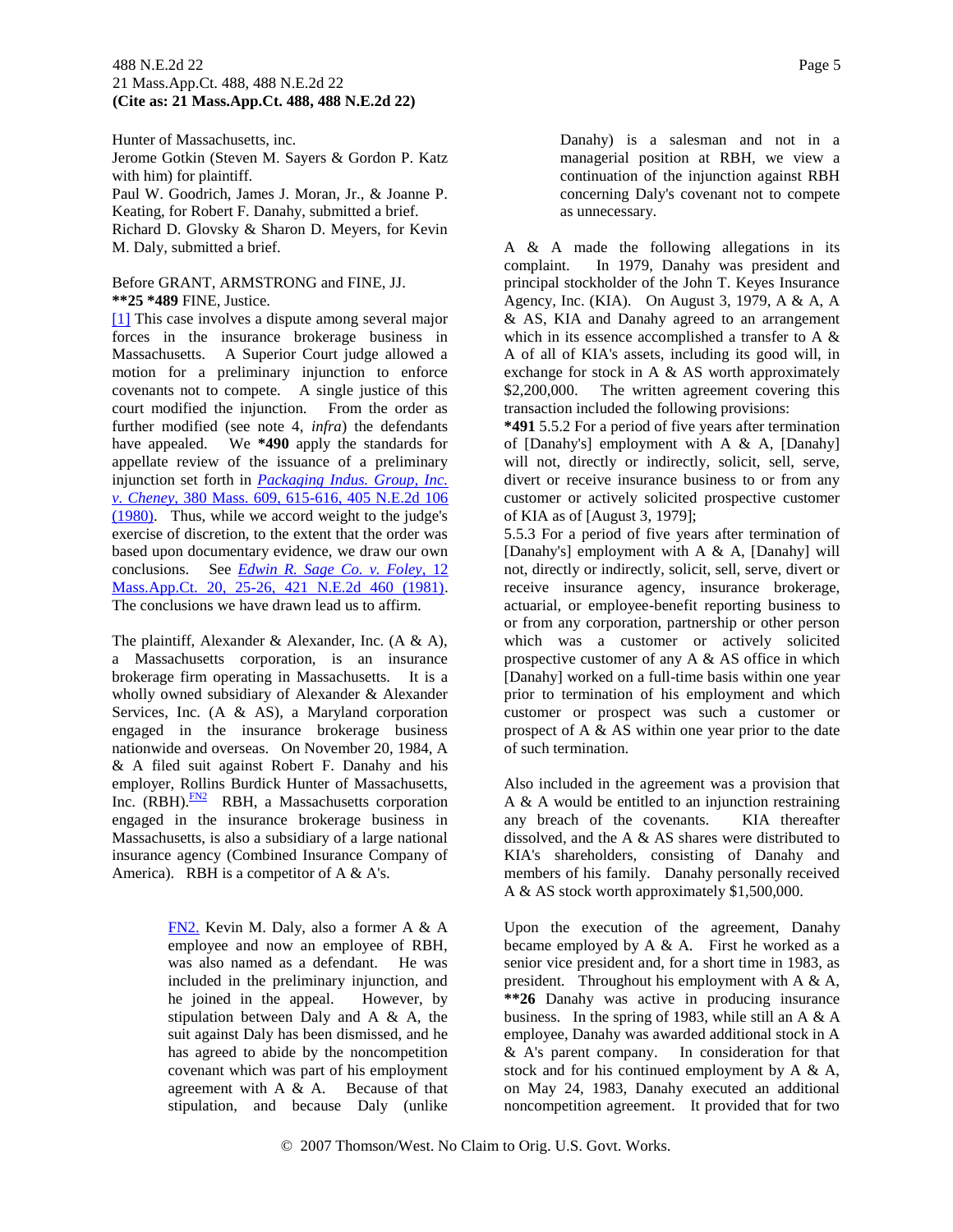<span id="page-12-3"></span>years after the termination of his employment with **\*492** A & A  $\frac{FN3}{FN}$  $\frac{FN3}{FN}$  $\frac{FN3}{FN}$  he would not "in any capacity" whatsoever ... solicit, sell, service, divert, accept or receive" insurance business from any customer or active prospect of A & A's which he had handled, serviced, or solicited during the two years prior to the termination of his employment.

> <span id="page-12-2"></span>[FN3.](#page-12-3) That two-year period has now expired. Thus, the question of the validity of the preliminary injunction, insofar as it prohibited violations of that covenant, is moot. No argument has been made that the injunction should be extended to give  $A \& A$ the benefit of having the covenant *enforced* for a full two-year period. See *[Wells v.](http://www.westlaw.com/Find/Default.wl?rs=dfa1.0&vr=2.0&DB=578&FindType=Y&SerialNum=1980103498)  [Wells,](http://www.westlaw.com/Find/Default.wl?rs=dfa1.0&vr=2.0&DB=578&FindType=Y&SerialNum=1980103498)* [9 Mass.App.Ct. 321, 328, 400 N.E.2d](http://www.westlaw.com/Find/Default.wl?rs=dfa1.0&vr=2.0&DB=578&FindType=Y&SerialNum=1980103498)  1317 (1980).

On June 28, 1983, Danahy notified A & A by letter that he was resigning from A  $\&$  A to join RBH. RBH was aware of Danahy's noncompetition agreements. In his letter of resignation, Danahy wrote, "In my new position with another respected insurance broker, I will fully comply with all contractual commitments to A  $\&$  A." The next day, Danahy began work as president of RBH and, since at least July 30, 1984, he has also been a director of that company. At various times after his departure from A & A and before suit was filed, Danahy attempted unsuccessfully to negotiate exceptions to the noncompetition covenants. Assurance was given by Danahy to A & A that he would not violate the agreements. Nevertheless, for the benefit of himself and RBH, according to A & A's allegations, Danahy has violated the covenants and continues to do so. The alleged violations include soliciting from, and conducting business with, A & A customers and prospective customers, and encouraging one Edward W. Marvel, Jr., a former A & A employee, to join RBH.

The plaintiff's complaint was signed by the managing vice president of A & A, who verified that all the allegations were true to his personal knowledge, except for those relating to KIA's liquidation and violations of the covenants, which allegations he believed to be true.

The motion for preliminary injunctive relief against Danahy and RBH was heard on November 26, 1984. In addition to the verified complaint, the judge had before him extensive memoranda and various affidavits filed by the defendants. In addition, the judge was presented with a copy of an advertisement**\*493** for RBH which all parties conceded had appeared in the Boston Globe and elsewhere in the summer of 1984. Photographs of Danahy (identifying him as president of RBH), Marvel, and Kevin M. Daly, another former A & A employee (see note 2, *supra*), appeared in the advertisement along with a list of new RBH accounts, among which were some former A & A clients. On December 14, 1984, the judge entered an order enjoining both Danahy and RBH from violating the terms of the noncompetition covenants. In a careful memorandum of decision, the judge considered the likelihood of A & A's success on the merits and balanced the risk of irreparable harm to the plaintiff against the risk of harm to the defendants. A motion by RBH for reconsideration, supported by additional affidavits, was heard on January 2, 1985, and denied. After a hearing before a single justice of this court, the injunction was modified on January 29, 1985, so as to refer only to customers specified on lists which were to be provided by  $A \& A$ , which lists were to be treated as confidential. We were informed at oral argument that such a list has been agreed to by the parties. It includes  $A \& A$ 's customers as of the relevant date and slightly in excess of one hundred of A & A's active prospects. The single justice also remanded the case to the motion judge for further consideration of the issue of security under [Mass.R.Civ.P. 65\(c\),](http://www.westlaw.com/Find/Default.wl?rs=dfa1.0&vr=2.0&DB=1000042&DocName=MASTRCPR65&FindType=L) 365 Mass. 833 (1974). On remand,**\*\*27** a surety bond in the amount of \$500,000 was ordered and filed by A & A. $\frac{FN4}{FN}$  $\frac{FN4}{FN}$  $\frac{FN4}{FN}$ 

> <span id="page-12-5"></span><span id="page-12-4"></span>[FN4.](#page-12-5) The order was again modified in the Superior Court on March 14, 1985, with A & A's assent, to allow RBH to accept insurance business from two companies on the agreed list of customers.

#### *Preliminary Matters.*

We deal first with two issues raised by the defendants on appeal which do not go to the merits of the controversy. The defendants argue first that the factual material before the court provided insufficient support for issuance of the injunction because some of the allegations in the verified complaint were made not on personal knowledge but on information and belief, and the complaint was not supported by affidavits.

<span id="page-12-1"></span><span id="page-12-0"></span>[\[2\]\[3\]](#page-7-3) None of the parties requested an evidentiary hearing. A preliminary injunction is usually based upon affidavits, but it **\*494** may be based upon a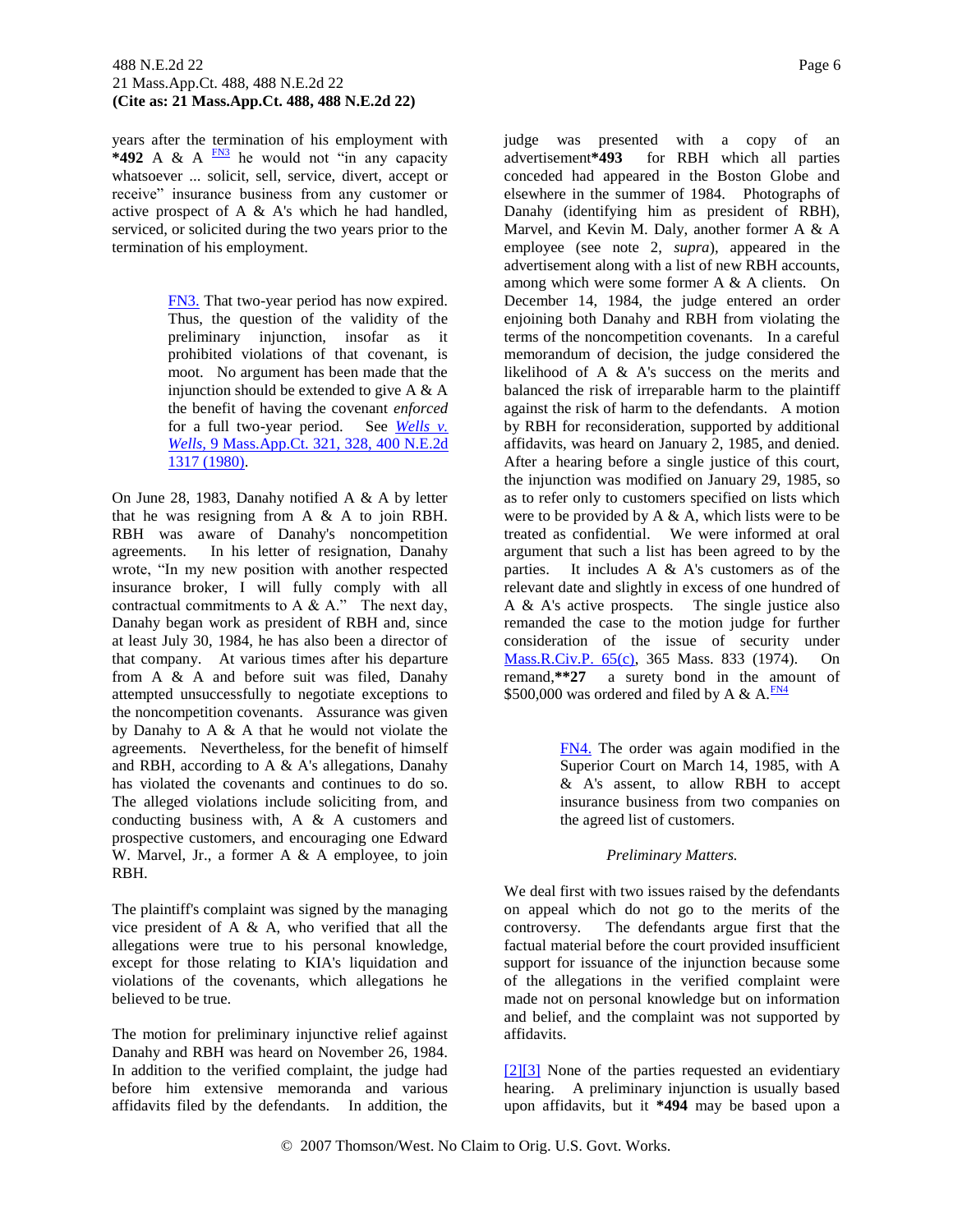#### 488 N.E.2d 22 Page 7 21 Mass.App.Ct. 488, 488 N.E.2d 22 **(Cite as: 21 Mass.App.Ct. 488, 488 N.E.2d 22)**

verified complaint. [Mass.R.Civ.P. 65.](http://www.westlaw.com/Find/Default.wl?rs=dfa1.0&vr=2.0&DB=1000042&DocName=MASTRCPR65&FindType=L) See *[K-2 Ski](http://www.westlaw.com/Find/Default.wl?rs=dfa1.0&vr=2.0&DB=350&FindType=Y&ReferencePositionType=S&SerialNum=1972112275&ReferencePosition=1088)  [Co. v. Head Ski Co.,](http://www.westlaw.com/Find/Default.wl?rs=dfa1.0&vr=2.0&DB=350&FindType=Y&ReferencePositionType=S&SerialNum=1972112275&ReferencePosition=1088)* [467 F.2d 1087, 1088 \(9th](http://www.westlaw.com/Find/Default.wl?rs=dfa1.0&vr=2.0&DB=350&FindType=Y&ReferencePositionType=S&SerialNum=1972112275&ReferencePosition=1088)  Cir.1972). The defendants' contention would have merit if all that supported the order were allegations made on information and belief. See *[Bowles v.](http://www.westlaw.com/Find/Default.wl?rs=dfa1.0&vr=2.0&DB=350&FindType=Y&ReferencePositionType=S&SerialNum=1944201812&ReferencePosition=42)  [Montgomery Ward & Co.,](http://www.westlaw.com/Find/Default.wl?rs=dfa1.0&vr=2.0&DB=350&FindType=Y&ReferencePositionType=S&SerialNum=1944201812&ReferencePosition=42)* [143 F.2d 38, 42 \(7th](http://www.westlaw.com/Find/Default.wl?rs=dfa1.0&vr=2.0&DB=350&FindType=Y&ReferencePositionType=S&SerialNum=1944201812&ReferencePosition=42)  Cir.1944); *[Marshall Durbin Farms Inc. v. National](http://www.westlaw.com/Find/Default.wl?rs=dfa1.0&vr=2.0&DB=350&FindType=Y&ReferencePositionType=S&SerialNum=1971111622&ReferencePosition=357)  [Farmers Organization, Inc.,](http://www.westlaw.com/Find/Default.wl?rs=dfa1.0&vr=2.0&DB=350&FindType=Y&ReferencePositionType=S&SerialNum=1971111622&ReferencePosition=357)* [446 F.2d 353, 357 \(5th](http://www.westlaw.com/Find/Default.wl?rs=dfa1.0&vr=2.0&DB=350&FindType=Y&ReferencePositionType=S&SerialNum=1971111622&ReferencePosition=357)  Cir.1971). That is not the case here, however. The facts alleged in the verified complaint on the basis of personal knowledge establish the existence of the noncompetition agreements and the background circumstances. The facts are not controverted. Nor is the fact of RBH's newspaper advertisements controverted or the correspondence in which the parties discussed the agreements after Danahy joined RBH. The verified complaint and the affidavits together clearly establish that RBH and A & A are in competition with each other; that Danahy serves as RBH's president and is involved in the production of new business; that RBH, under Danahy's direction, intends to compete with A  $\&$  A for A  $\&$  A's active prospects, and with A & A's existing customers for different insurance product lines; that Danahy, as RBH's president, had contact with representatives of at least one of A & A's former customers; that Marvel, for over twelve years a broker employed by A & A, left A & A and joined RBH as a broker in December of 1983; and that RBH had knowledge of the relevant terms of Danahy's noncompetition agreements with A & A.

That the allegations of widespread violations of the covenants by Danahy were based only on information and belief in these circumstances ought not to defeat A & A's right to preliminary injunctive relief. One would not expect an A & A official to possess extensive direct personal knowledge of those facts. Moreover, the purpose of the injunction is to prevent whatever future violations are likely to occur.

<span id="page-13-1"></span><span id="page-13-0"></span>[\[4\]\[5\]](#page-8-0) Further, the defendants argue that it was not proper to award A & A injunctive relief because it waited seventeen months after Danahy joined RBH before bringing this action. Unexplained delay in seeking relief for allegedly wrongful conduct may indicate an absence of irreparable harm and may make an injunction**\*495** based upon that conduct inappropriate. See *[USAchem, Inc. v. Goldstein,](http://www.westlaw.com/Find/Default.wl?rs=dfa1.0&vr=2.0&DB=350&FindType=Y&ReferencePositionType=S&SerialNum=1975109972&ReferencePosition=168)* [512](http://www.westlaw.com/Find/Default.wl?rs=dfa1.0&vr=2.0&DB=350&FindType=Y&ReferencePositionType=S&SerialNum=1975109972&ReferencePosition=168)  F.2d 163, 168-169 (2d Cir.1975); *[Klauber Bros. v.](http://www.westlaw.com/Find/Default.wl?rs=dfa1.0&vr=2.0&DB=345&FindType=Y&ReferencePositionType=S&SerialNum=1968113861&ReferencePosition=808)  [Lady Marlene Brassiere Corp.,](http://www.westlaw.com/Find/Default.wl?rs=dfa1.0&vr=2.0&DB=345&FindType=Y&ReferencePositionType=S&SerialNum=1968113861&ReferencePosition=808)* [285 F.Supp. 806, 808](http://www.westlaw.com/Find/Default.wl?rs=dfa1.0&vr=2.0&DB=345&FindType=Y&ReferencePositionType=S&SerialNum=1968113861&ReferencePosition=808)  (S.D.N.Y.1968); [11 Wright & Miller, Federal](http://www.westlaw.com/Find/Default.wl?rs=dfa1.0&vr=2.0&DB=0102228&FindType=Y&SerialNum=0105638982)  [Practice & Procedure: Civil § 2948, at 438 \(1973\).](http://www.westlaw.com/Find/Default.wl?rs=dfa1.0&vr=2.0&DB=0102228&FindType=Y&SerialNum=0105638982) The delay here was not without justification, however. When he terminated with A & A in June

of 1983, Danahy assured his former employer that he would abide by his contractual commitments not to compete. A & A could reasonably rely on that assurance until it had knowledge to the contrary. Beginning in the summer of 1983, there was an effort made by Danahy to negotiate a modification of the covenants. It wasn't until October 2, 1984, that one former client wrote  $A \& A$  to say that it had switched its business to RBH. The RBH advertisement featuring Danahy, Marvel and Daly began to appear in August of 1984. Suit was filed in November, 1984, accompanied by an immediate**\*\*28** request for an injunction. The period covered by the agreements being a finite one, the defendants apparently benefited from the delay. In any event, what delay there was was not so egregious as to form the basis for denial of any injunctive relief. Parties to a business dispute deserve praise, not penalty, for attempting to negotiate their differences before knocking on the courthouse door.

#### *The Merits.*

We caution at the outset that our comments deal only with the likelihood of A  $\&$  A's ultimate success on the merits. A full trial of the issues is contemplated. Evidence may unfold at the trial on any of the issues discussed justifying a different result.

1. *Whether the covenants not to compete should be viewed primarily as arising out of the sale of the business or out of the employment relationship.* The covenants in issue were included in the written agreement for the sale of the business. But the agreement also contemplated that Danahy would be employed by  $A \& A$ , and the period during which the covenants were to run was to begin with the termination of that employment. Thus, the covenants not to compete arose out of an arrangement that had aspects of both a sale of a business and a contract of employment.

<span id="page-13-4"></span><span id="page-13-3"></span><span id="page-13-2"></span>[\[6\]\[7\]](#page-8-1)[\[8\]](#page-8-2) **\*496** It is important to identify at the outset to which aspect of the arrangement the covenants not to compete primarily related. This is because there are considerations which dictate that noncompetition covenants arising out of the sale of a business be enforced more liberally than such covenants arising out of an employer-employee relationship. See *[Wells v. Wells,](http://www.westlaw.com/Find/Default.wl?rs=dfa1.0&vr=2.0&DB=578&FindType=Y&SerialNum=1980103498)* [9 Mass.App.Ct. 321, 400 N.E.2d 1317](http://www.westlaw.com/Find/Default.wl?rs=dfa1.0&vr=2.0&DB=578&FindType=Y&SerialNum=1980103498)  (1980), and authorities cited at 324-325; Restatement [\(Second\) of Contracts § 188 \(1981\).](http://www.westlaw.com/Find/Default.wl?rs=dfa1.0&vr=2.0&DB=0101603&FindType=Y&SerialNum=0289907140) In the former situation there is more likely to be equal bargaining power between the parties; the proceeds of the sale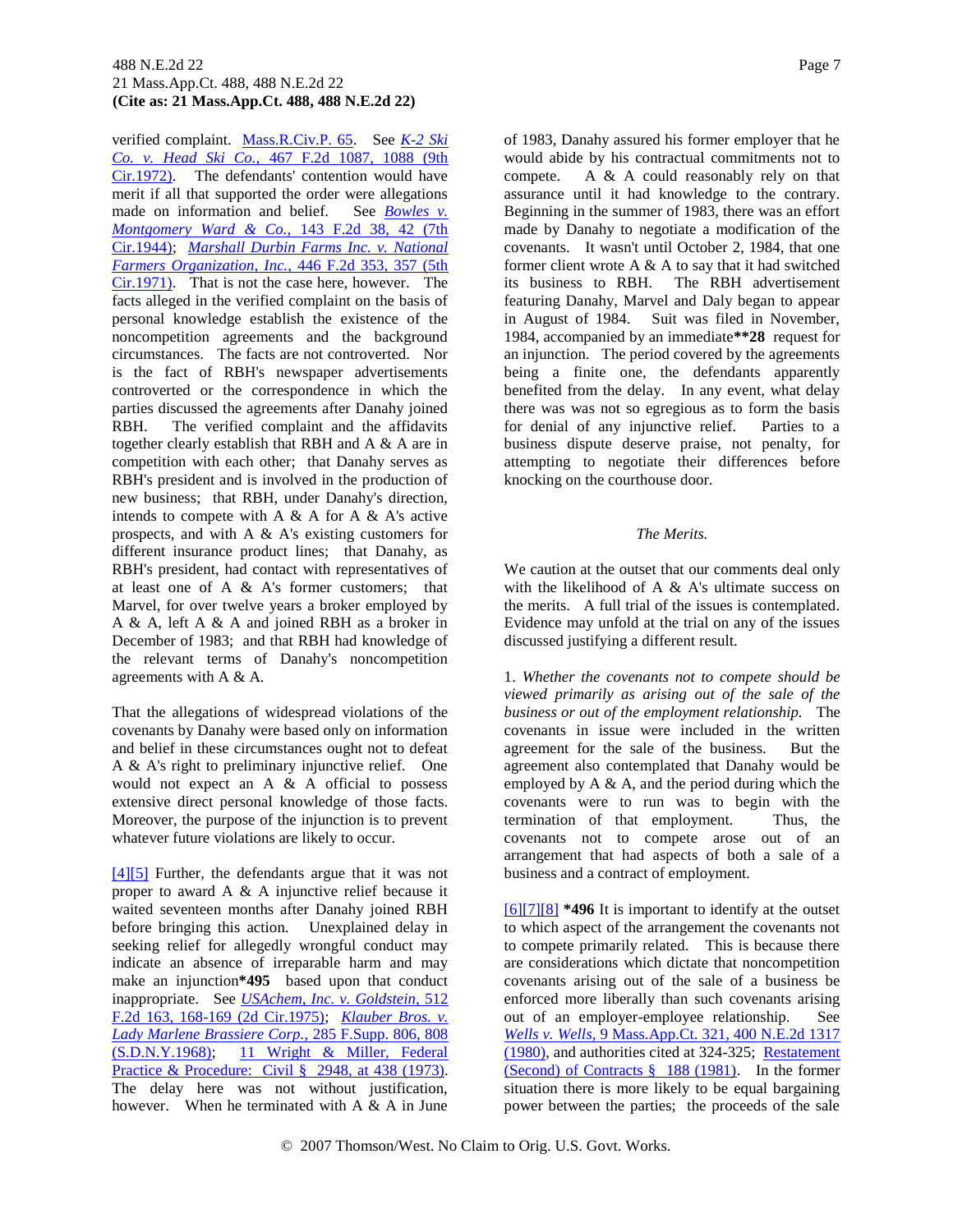#### 488 N.E.2d 22 Page 8 21 Mass.App.Ct. 488, 488 N.E.2d 22 **(Cite as: 21 Mass.App.Ct. 488, 488 N.E.2d 22)**

generally enable the seller to support himself temporarily without the immediate practical need to enter into competition with his former business; and a seller is usually paid a premium for agreeing not to compete with the buyer. Where the sale of the business includes good will, as this sale did, a broad noncompetition agreement may be necessary to assure that the buyer receives that which he purchased. Even in the absence of an express covenant not to compete, in such circumstances an agreement by the seller not to depreciate the value of good will may be implied so as to prevent the seller from taking back that which he purported to sell. *[Tobin v. Cody,](http://www.westlaw.com/Find/Default.wl?rs=dfa1.0&vr=2.0&DB=578&FindType=Y&SerialNum=1962117018)* [343 Mass. 716, 720-724, 180 N.E.2d](http://www.westlaw.com/Find/Default.wl?rs=dfa1.0&vr=2.0&DB=578&FindType=Y&SerialNum=1962117018)  652 (1962). *[United Tool & Industrial Supply Co. v.](http://www.westlaw.com/Find/Default.wl?rs=dfa1.0&vr=2.0&DB=578&FindType=Y&SerialNum=1969122663)  [Torrisi,](http://www.westlaw.com/Find/Default.wl?rs=dfa1.0&vr=2.0&DB=578&FindType=Y&SerialNum=1969122663)* [356 Mass. 103, 106-107, 248 N.E.2d 266](http://www.westlaw.com/Find/Default.wl?rs=dfa1.0&vr=2.0&DB=578&FindType=Y&SerialNum=1969122663)  (1969). *[Mohawk Maintenance Co. v. Kessler,](http://www.westlaw.com/Find/Default.wl?rs=dfa1.0&vr=2.0&DB=578&FindType=Y&SerialNum=1981117448)* [52](http://www.westlaw.com/Find/Default.wl?rs=dfa1.0&vr=2.0&DB=578&FindType=Y&SerialNum=1981117448)  N.Y.2d 276, 283-287, 437 N.Y.S.2d 646, 419 N.E.2d<br>324 (1981). On the other hand, an ordinary On the other hand, an ordinary employee typically has only his own labor or skills to sell and often is not in a position to bargain with his employer. Postemployment restraints in such cases must be scrutinized carefully to see that they go no further than necessary to protect an employer's legitimate interests, such as trade secrets or confidential customer information. See *[Marine](http://www.westlaw.com/Find/Default.wl?rs=dfa1.0&vr=2.0&DB=578&FindType=Y&SerialNum=1974114383)  [Contractors Co. v. Hurley,](http://www.westlaw.com/Find/Default.wl?rs=dfa1.0&vr=2.0&DB=578&FindType=Y&SerialNum=1974114383)* [365 Mass. 280, 287-288,](http://www.westlaw.com/Find/Default.wl?rs=dfa1.0&vr=2.0&DB=578&FindType=Y&SerialNum=1974114383)  310 N.E.2d 915 (1974); *[National Hearing Aid](http://www.westlaw.com/Find/Default.wl?rs=dfa1.0&vr=2.0&DB=578&FindType=Y&SerialNum=1974114524)  [Centers, Inc. v. Avers,](http://www.westlaw.com/Find/Default.wl?rs=dfa1.0&vr=2.0&DB=578&FindType=Y&SerialNum=1974114524)* [2 Mass.App.Ct. 285, 288-291,](http://www.westlaw.com/Find/Default.wl?rs=dfa1.0&vr=2.0&DB=578&FindType=Y&SerialNum=1974114524)  311 N.E.2d 573 (1974).

It is not at all unusual for the seller of a business to join the new enterprise in an employment capacity. There are obvious advantages to both sides which flow from such an arrangement. It enables the purchaser to carry on the old business with the least possible dislocation and loss of good will. Established **\*497** customers of the business sold could be expected to patronize the successor business. And such an arrangement provides the seller with the opportunity to be productive in the work with which he is familiar, and to gain income.

<span id="page-14-0"></span>[\[9\]](#page-8-3) We have no difficulty reaching the conclusion that, in reviewing the present covenants, we should apply the standards applicable to covenants arising out of the sale of a business. **\*\*29***[Pitman v. J.C.](http://www.westlaw.com/Find/Default.wl?rs=dfa1.0&vr=2.0&DB=578&FindType=Y&SerialNum=1949108543)  [Pitman & Sons,](http://www.westlaw.com/Find/Default.wl?rs=dfa1.0&vr=2.0&DB=578&FindType=Y&SerialNum=1949108543)* [324 Mass. 371, 374, 86 N.E.2d 649](http://www.westlaw.com/Find/Default.wl?rs=dfa1.0&vr=2.0&DB=578&FindType=Y&SerialNum=1949108543)  (1949). Accord *[Kraft Agency, Inc. v. Del Monico,](http://www.westlaw.com/Find/Default.wl?rs=dfa1.0&vr=2.0&DB=602&FindType=Y&ReferencePositionType=S&SerialNum=1985148063&ReferencePosition=81)* 110 A.D.2d 177, 494 N.Y.S.2d 77, 81-82 (1985). See Levin, Non-Competition Covenants in New England: Part II, 40 B.U.L.Rev. 210, 227-228 (1960). Good will is of great importance in the insurance brokerage business. Customers have repeated and multiple insurance needs. Prompt

service, integrity, and loyalty are of some importance to customers who would tend to rely on key personnel who have demonstrated those qualities in the past. A broad noncompetition agreement would be an important part of any agreement to sell an insurance agency. The agreement of which the covenants were part provided that the covenants were "granted to A  $\&$  A to protect [the] good will" enjoyed by A & A and that the covenants were "not severable from such good will." True, it was the good will of KIA which was sold, and that good will may have diminished to some extent over the years following the dissolution of that corporation. Nevertheless, Danahy's association with  $A \& A$  during those years must have meant that some of KIA's good will remained. Moreover, the usual inequality of bargaining power between employer and employee

was not present when these noncompetition covenants were entered into. The proceeds of the sale provided an ample cushion for Danahy for the period during which the covenant was to be in effect, whether that period be the five years immediately following the sale or some five-year period after Danahy's employment with  $A \& A$  ceased. In short, the covenants not to compete were treated as an integral part of the agreement for the sale of the business, and there is no reason for us to view them as something other than what they purport to be.

<span id="page-14-1"></span>[\[10\]](#page-9-0) **\*498** 2. *Validity of the covenants.* Our characterization of the covenants as ones arising primarily out of the sale of a business does not necessarily lead us to conclude that the covenants would be fully enforceable as written. Although we look less critically at such covenants, and although the elements that must be considered differ, any covenant restricting competition is to be enforced only to the extent that it is reasonable in time and space, necessary to protect legitimate interests, and not an obstruction of the public interest. See *[Whitinsville Plaza, Inc. v. Kotseas,](http://www.westlaw.com/Find/Default.wl?rs=dfa1.0&vr=2.0&DB=578&FindType=Y&SerialNum=1979121021)* [378 Mass. 85,](http://www.westlaw.com/Find/Default.wl?rs=dfa1.0&vr=2.0&DB=578&FindType=Y&SerialNum=1979121021)  102-103, 390 N.E.2d 243 (1979); *[Wells v. Wells,](http://www.westlaw.com/Find/Default.wl?rs=dfa1.0&vr=2.0&DB=578&FindType=Y&SerialNum=1980103498)* [9](http://www.westlaw.com/Find/Default.wl?rs=dfa1.0&vr=2.0&DB=578&FindType=Y&SerialNum=1980103498)  Mass.App.Ct. at 323-325, 400 N.E.2d 1317. We proceed to examine the defendants' claim of unreasonableness in terms of these criteria.

<span id="page-14-2"></span>[\[11\]](#page-9-1) Considering the magnitude of the sale, the significance of good will to this type of business, and the high level position Danahy held in both business entities, we are not convinced that five years is an unreasonably long period for the covenant to run. We note, however, that only a temporary order is in issue. Trial may be had well within the five-year period. On a more complete record a judge may determine that the longest period the covenants could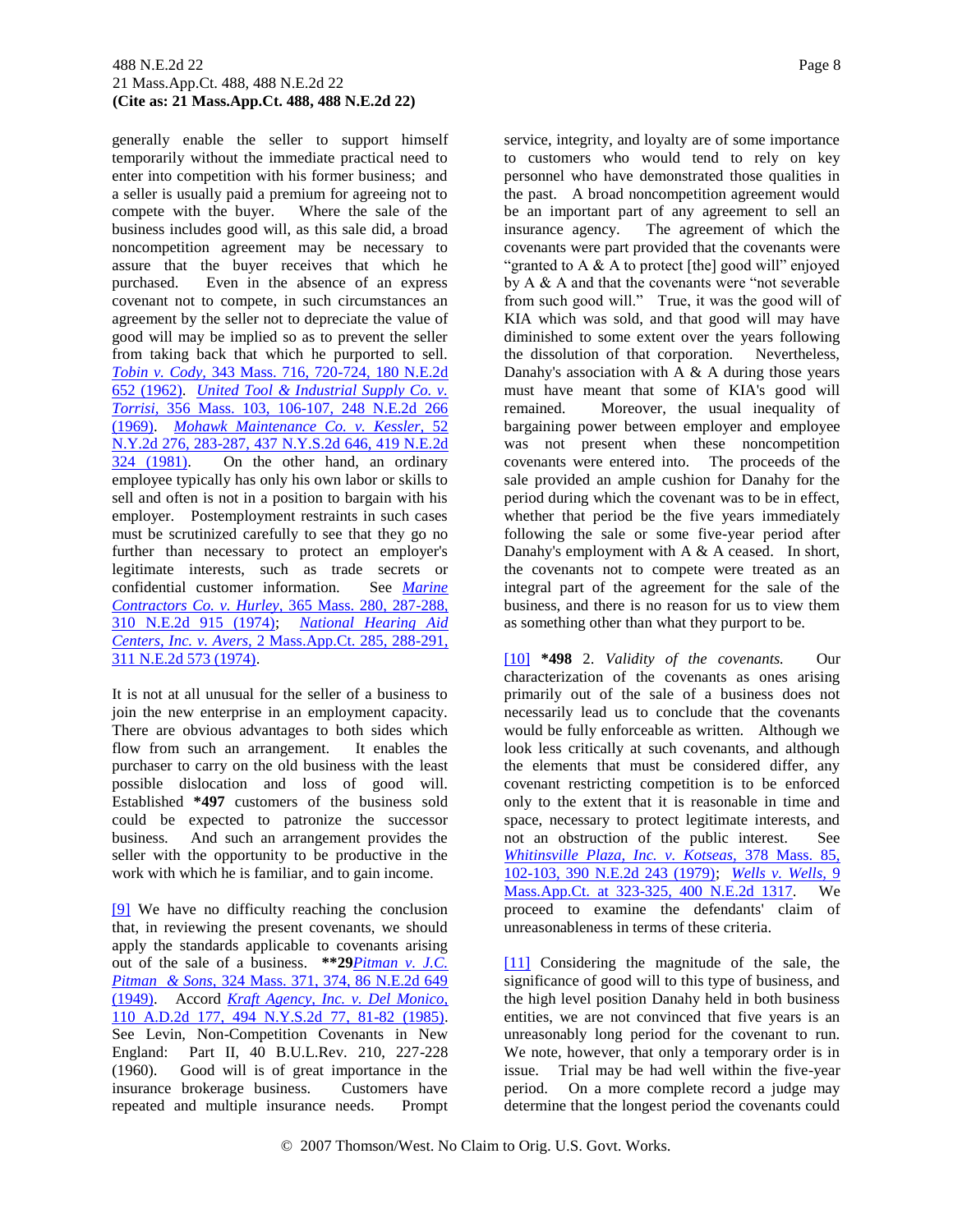reasonably run would be something less than five years. If so, there will be time later to shape the appropriate form of injunctive relief.

<span id="page-15-1"></span><span id="page-15-0"></span>[\[12\]\[13\]](#page-9-2) It was not unreasonable to include prospective customers within the ban. A & A had a legitimate interest in extending its business to them. See *[Wells v. Wells,](http://www.westlaw.com/Find/Default.wl?rs=dfa1.0&vr=2.0&DB=578&FindType=Y&SerialNum=1980103498)* [9 Mass.App.Ct. at 326, 400](http://www.westlaw.com/Find/Default.wl?rs=dfa1.0&vr=2.0&DB=578&FindType=Y&SerialNum=1980103498)  N.E.2d 1317; *[Kroeger v. Stop & Shop Cos.,](http://www.westlaw.com/Find/Default.wl?rs=dfa1.0&vr=2.0&DB=578&FindType=Y&SerialNum=1982112396)* [13](http://www.westlaw.com/Find/Default.wl?rs=dfa1.0&vr=2.0&DB=578&FindType=Y&SerialNum=1982112396)  Mass.App.Ct. 310, 317, 432 N.E.2d 566 (1982). The references in the covenants to A & A's customers, without distinguishing the particular kind of insurance purchased by the customer through A & A, do not make the covenants unreasonably broad. A & A would have a legitimate expectation that it might in the future sell an existing customer a new line of insurance.

<span id="page-15-2"></span>[\[14\]](#page-9-3) The most troublesome claim is that the covenants are unreasonably restrictive because they prevent Danahy from *receiving* business even in the absence of any direct or indirect participation by him in obtaining the business for RBH. Thus, if a present or former customer of KIA or A & A should wish, because of genuine dissatisfaction with A & A or another insurance**\*499 \*\*30** firm, to move its business, Danahy would, by the terms of the covenant, be barred from accepting that business. There is conflicting authority as to enforceability of covenants not to compete to the extent that they prohibit merely accepting or receiving business. For cases holding that such acts may be enjoined, see *[Girard v. Rebsamen Ins. Co.,](http://www.westlaw.com/Find/Default.wl?rs=dfa1.0&vr=2.0&DB=713&FindType=Y&SerialNum=1985113397)* [14 Ark.App. 154, 685](http://www.westlaw.com/Find/Default.wl?rs=dfa1.0&vr=2.0&DB=713&FindType=Y&SerialNum=1985113397)  S.W.2d 526 (1985), and *[Kraft Agency, Inc. v. Del](http://www.westlaw.com/Find/Default.wl?rs=dfa1.0&vr=2.0&DB=602&FindType=Y&ReferencePositionType=S&SerialNum=1985148063&ReferencePosition=83)  [Monico,](http://www.westlaw.com/Find/Default.wl?rs=dfa1.0&vr=2.0&DB=602&FindType=Y&ReferencePositionType=S&SerialNum=1985148063&ReferencePosition=83)* [494 N.Y.S.2d at 83.](http://www.westlaw.com/Find/Default.wl?rs=dfa1.0&vr=2.0&DB=602&FindType=Y&ReferencePositionType=S&SerialNum=1985148063&ReferencePosition=83) For cases holding that such injunctive relief is improper, all of which cases, however, concern covenants arising out of employment relationships not involving the sale of a business, see *[Evans Labs. v. Melder & Cingolani,](http://www.westlaw.com/Find/Default.wl?rs=dfa1.0&vr=2.0&DB=713&FindType=Y&SerialNum=1978111258)* 262 Ark. 868, 871, 562 S.W.2d 62 (1978); *[Singer v.](http://www.westlaw.com/Find/Default.wl?rs=dfa1.0&vr=2.0&DB=711&FindType=Y&SerialNum=1982152126)  [Habif, Arogeti & Wynn P.C.,](http://www.westlaw.com/Find/Default.wl?rs=dfa1.0&vr=2.0&DB=711&FindType=Y&SerialNum=1982152126)* [250 Ga. 376, 377, 297](http://www.westlaw.com/Find/Default.wl?rs=dfa1.0&vr=2.0&DB=711&FindType=Y&SerialNum=1982152126)  S.E.2d 473 (1982); and *[Diamond Match Division v.](http://www.westlaw.com/Find/Default.wl?rs=dfa1.0&vr=2.0&DB=595&FindType=Y&SerialNum=1976148427)  [Bernstein,](http://www.westlaw.com/Find/Default.wl?rs=dfa1.0&vr=2.0&DB=595&FindType=Y&SerialNum=1976148427)* [196 Neb. 452, 243 N.W.2d 764 \(1976\).](http://www.westlaw.com/Find/Default.wl?rs=dfa1.0&vr=2.0&DB=595&FindType=Y&SerialNum=1976148427)

As a practical matter, the difference between accepting and receiving business, on the one hand, and indirectly soliciting on the other, may be more metaphysical than real, particularly where Danahy held prominent executive positions in KIA and A & A and is now president of RBH, and where his association with RBH has been widely publicized. We recognize that, construed to bar mere receipt of business, the agreement may be an impediment to Danahy's employment in the insurance brokerage business in the type of high level customer development position he holds with RBH. He agreed to the terms, however, in what appears at this preliminary stage of the proceedings to have been a fair bargain freely entered into with the benefit of counsel. No clear reason has emerged at this stage of the proceedings why Danahy should not be held to his bargain.

3. *Whether the injunction may extend to RBH.* RBH claims that, even if the injunction is proper to prevent Danahy from violating his covenants, it is overbroad because it prevents RBH, a stranger to the covenants, from engaging freely in the insurance brokerage business through its other employees. The order enjoins each of the parties from violating the terms of the noncompetition covenants. The injunction against RBH, however, is only as broad as Danahy's noncompetition agreement. As president and a director, Danahy is closely identified **\*500** with the corporate entity. The injunction against RBH would dissolve of its own weight should Danahy leave RBH. Should Danahy assume a different role in RBH's business, the effect of the injunction on RBH and its other insurance salesmen would also change. If Danahy were to become a sales representative, without over-all responsibility for RBH's sales performance and without supervisory authority over other members of the sales force, RBH would be free, through its other sales personnel, to do business which the injunction presently prohibits.

<span id="page-15-4"></span><span id="page-15-3"></span>[\[15\]\[16\]](#page-10-0) RBH knew the full extent of Danahy's noncompetition agreements when Danahy was hired. Depending upon the circumstances, a stranger to a noncompetition agreement who is aware of the agreement may be enjoined from violating the agreement. *[Old Corner Bookstore v. Upham,](http://www.westlaw.com/Find/Default.wl?rs=dfa1.0&vr=2.0&DB=577&FindType=Y&SerialNum=1907003117)* [194](http://www.westlaw.com/Find/Default.wl?rs=dfa1.0&vr=2.0&DB=577&FindType=Y&SerialNum=1907003117)  Mass. 101, 106, 80 N.E. 228 (1907). *[Suburban Coat,](http://www.westlaw.com/Find/Default.wl?rs=dfa1.0&vr=2.0&DB=578&FindType=Y&SerialNum=1938113072)  [Apron & Linen Supply Co. v. LeBlanc,](http://www.westlaw.com/Find/Default.wl?rs=dfa1.0&vr=2.0&DB=578&FindType=Y&SerialNum=1938113072)* [300 Mass.](http://www.westlaw.com/Find/Default.wl?rs=dfa1.0&vr=2.0&DB=578&FindType=Y&SerialNum=1938113072)  509, 512, 15 N.E.2d 828 (1938). *[Sulmonetti v.](http://www.westlaw.com/Find/Default.wl?rs=dfa1.0&vr=2.0&DB=578&FindType=Y&SerialNum=1964116961)  [Hayes,](http://www.westlaw.com/Find/Default.wl?rs=dfa1.0&vr=2.0&DB=578&FindType=Y&SerialNum=1964116961)* [347 Mass. 390, 396, 198 N.E.2d 297 \(1964\).](http://www.westlaw.com/Find/Default.wl?rs=dfa1.0&vr=2.0&DB=578&FindType=Y&SerialNum=1964116961) *[Ingredient Technology Corp. v. Nay,](http://www.westlaw.com/Find/Default.wl?rs=dfa1.0&vr=2.0&DB=345&FindType=Y&ReferencePositionType=S&SerialNum=1982107959&ReferencePosition=632)* [532 F.Supp.](http://www.westlaw.com/Find/Default.wl?rs=dfa1.0&vr=2.0&DB=345&FindType=Y&ReferencePositionType=S&SerialNum=1982107959&ReferencePosition=632)  627, 632 (E.D.N.Y.1982). *[West Shore Restaurant](http://www.westlaw.com/Find/Default.wl?rs=dfa1.0&vr=2.0&DB=735&FindType=Y&ReferencePositionType=S&SerialNum=1958126122&ReferencePosition=128)  [Corp. v. Turk,](http://www.westlaw.com/Find/Default.wl?rs=dfa1.0&vr=2.0&DB=735&FindType=Y&ReferencePositionType=S&SerialNum=1958126122&ReferencePosition=128)* [101 So.2d 123, 128-129 \(Fla.1958\).](http://www.westlaw.com/Find/Default.wl?rs=dfa1.0&vr=2.0&DB=735&FindType=Y&ReferencePositionType=S&SerialNum=1958126122&ReferencePosition=128) *[Bates Chevrolet Corp. v. Haven Chevrolet, Inc.,](http://www.westlaw.com/Find/Default.wl?rs=dfa1.0&vr=2.0&DB=602&FindType=Y&SerialNum=1961120646)* [13](http://www.westlaw.com/Find/Default.wl?rs=dfa1.0&vr=2.0&DB=602&FindType=Y&SerialNum=1961120646)  A.D.2d 27, 31, 213 N.Y.S.2d 577 (N.Y.1961), aff'd [13 N.Y.2d 644, 240 N.Y.S.2d 759, 191 N.E.2d 290](http://www.westlaw.com/Find/Default.wl?rs=dfa1.0&vr=2.0&DB=578&FindType=Y&SerialNum=1963204798)  [\(1963\).](http://www.westlaw.com/Find/Default.wl?rs=dfa1.0&vr=2.0&DB=578&FindType=Y&SerialNum=1963204798) *[Wells v. Powers,](http://www.westlaw.com/Find/Default.wl?rs=dfa1.0&vr=2.0&DB=713&FindType=Y&ReferencePositionType=S&SerialNum=1961130609&ReferencePosition=654)* [354 S.W.2d 651, 654](http://www.westlaw.com/Find/Default.wl?rs=dfa1.0&vr=2.0&DB=713&FindType=Y&ReferencePositionType=S&SerialNum=1961130609&ReferencePosition=654)  (Tex.Civ.App.1962). It is true that all the cases cited involved either business entities created for the purpose of competing, or parties who, because of a family or other close relationship, were viewed as the "alter ego" of a party to the agreement. We do not think, however, that the right to have a third party enjoined from violating a noncompetition agreement